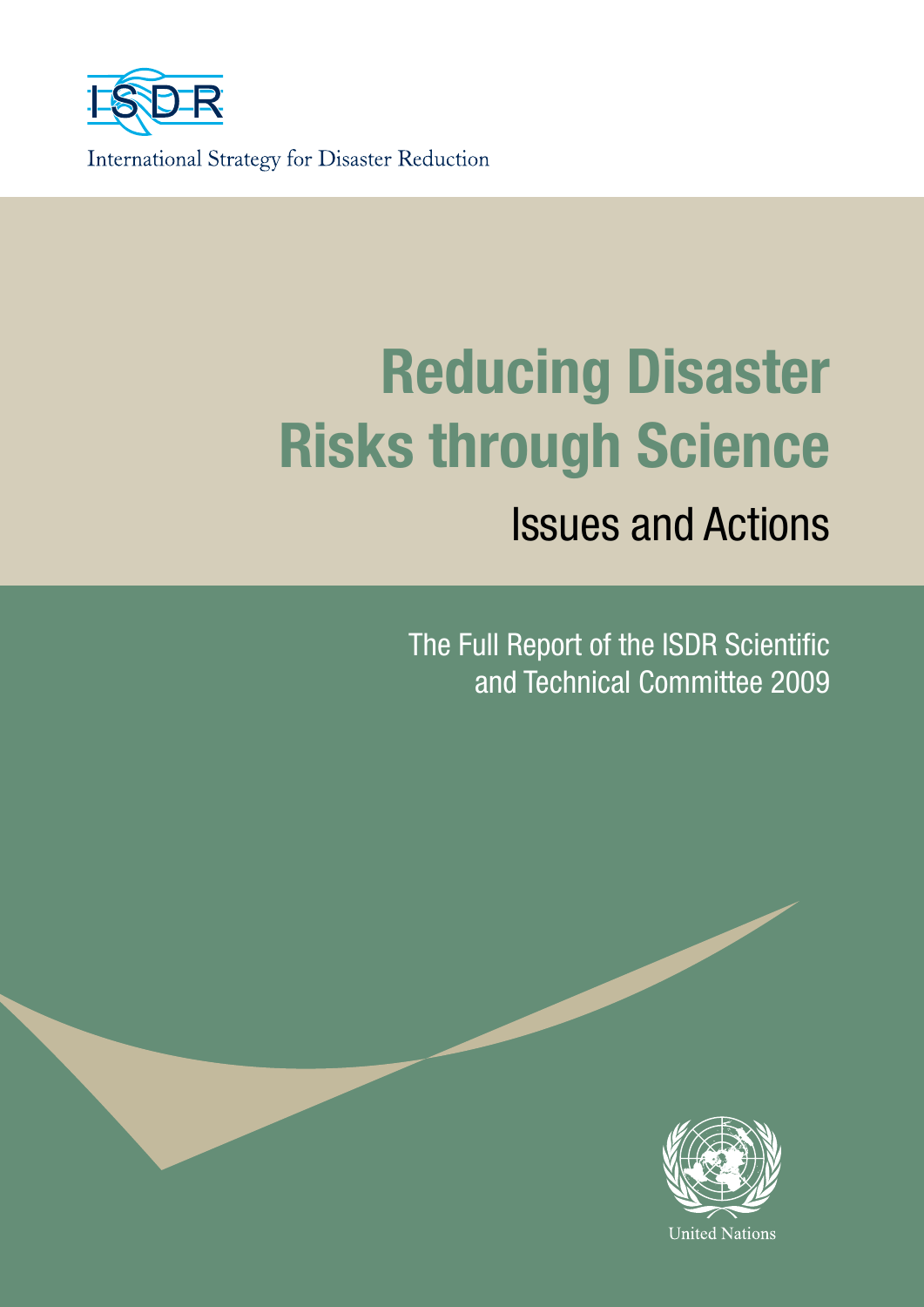To be cited as "Reducing Disaster Risks through Science: Issues and Actions, The full report of the ISDR Scientific and Technical Committee 2009".

The Executive Summary of this report was first published at the Second Session of the Global Platform for Disaster Risk Reduction, Geneva, 16 – 19 June 2009, as Session Document 03, Reducing Disaster Risks through Science: Issues and Actions, Report of the ISDR Scientific and Technical Committee, which is available in all United Nations official languages at www.preventionweb.net/globalplatform/2009/ background/documents

© Copyright UNISDR, 2009

UNISDR Secretariat International Environment House II 7-9 chemin de Balexert, CH-1219 Châtelaine, Geneva, Switzerland www.unisdr.org www.preventionweb.net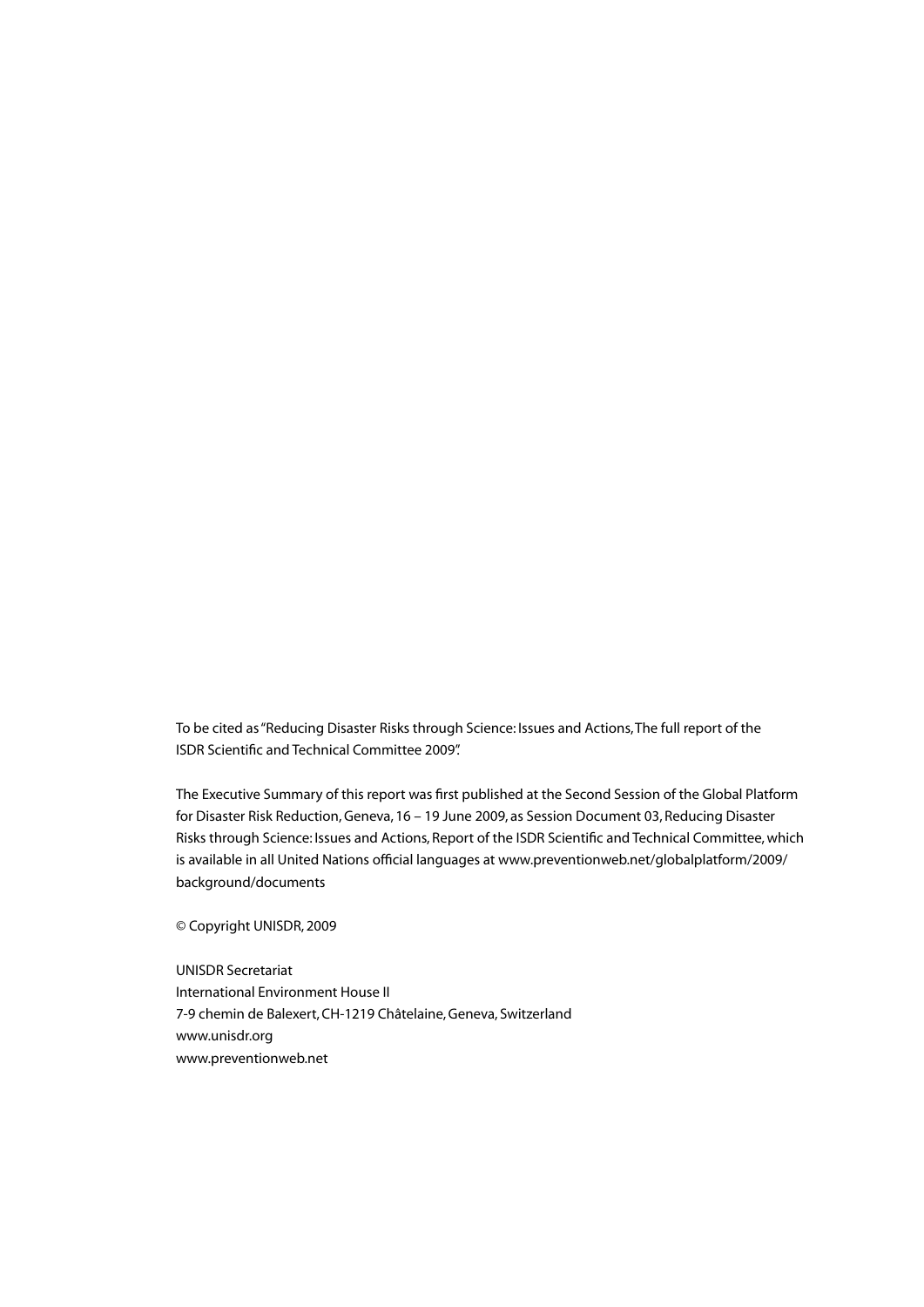### **Acknowledgements**

The membership of the ISDR Scientific and Technical Committee (STC) at the time of the report preparation comprised the following representatives of United Nations and international scientific organizations and independent experts. Those marked with a \* participated in the STC Subcommittee that oversaw the design and drafting of the report. New institutional members as of 15 June 2009 are Dr. Muraleee Thummarukudy for UNEP and Dr. Fabrice Renaud for UNU.

Dr. Walter Erdelen (Chair of the STC), Assistant Director General, Natural Sciences, France, representing UNESCO. Dr. Howard Moore, Senior Advisor, ICSU Secretariat, representing ICSU. Dr. Juan Carlos Villagrán de León, Head, Risk Management Section, UNU–EHS, Germany, representing UNU. Dr. Samir Ben Yahmed, Director, Health Action in Crises, Switzerland, representing WHO. Dr. Geoff Love, Director Weather and Disaster Risk Reduction Services Department, Switzerland, representing WMO. Dr. Walter Ammann\*, President, Global Risk Forum (GRF Davos), Switzerland. Professor Ilan Chabay\*, Chalmers University of Technology, Sweden. Dr. Mohamed Farghaly, Director General, Arab Academy for Science, Technology and Maritime Transport of the League of Arab States, Egypt. Professor Mohsen Ghafory-Ashtiany, International Institute of Earthquake Engineering and Seismology (IIEES), Iran. Professor Harsh Gupta\*, National Geophysical Research Institute (NGRI), India. Dr. He Yongnian, China Earthquake Administration, China. Professor Gordon McBean\*, Institute for Catastrophic Loss Reduction, The University of Western Ontario, Canada (also representing the Integrated Research on Disaster Risk (IRDR) programme). Professor Virginia Murray\*, Consultant Medical Toxicologist, Health Protection Agency, United Kingdom. Professor Laban A. Ogallo, Director, IGAD Climate Prediction and Applications Centre (ICPAC), Kenya. Dr. Kaoru Takara, Vice Director, Disaster Prevention Research Institute (DPRI), Kyoto University, Japan. Professor Dennis Wenger, National Science Foundation, United States.

Additional input was provided by Dr. Badaoui Rouhban, UNESCO and Dr. Luis Esteva, International Association for Earthquake Engineering. Dr Delphine Grynzpan and Louise Dowling, UK Health Protection Agency, researched and assembled the first draft under Professor Virginia Murray's guidance. Dr. Reid Basher coordinated and edited the report for the UNISDR.

The activities of the ISDR Scientific and Technical Committee are supported by the multi-donor United Nations Trust Fund for Disaster Reduction.

**iii**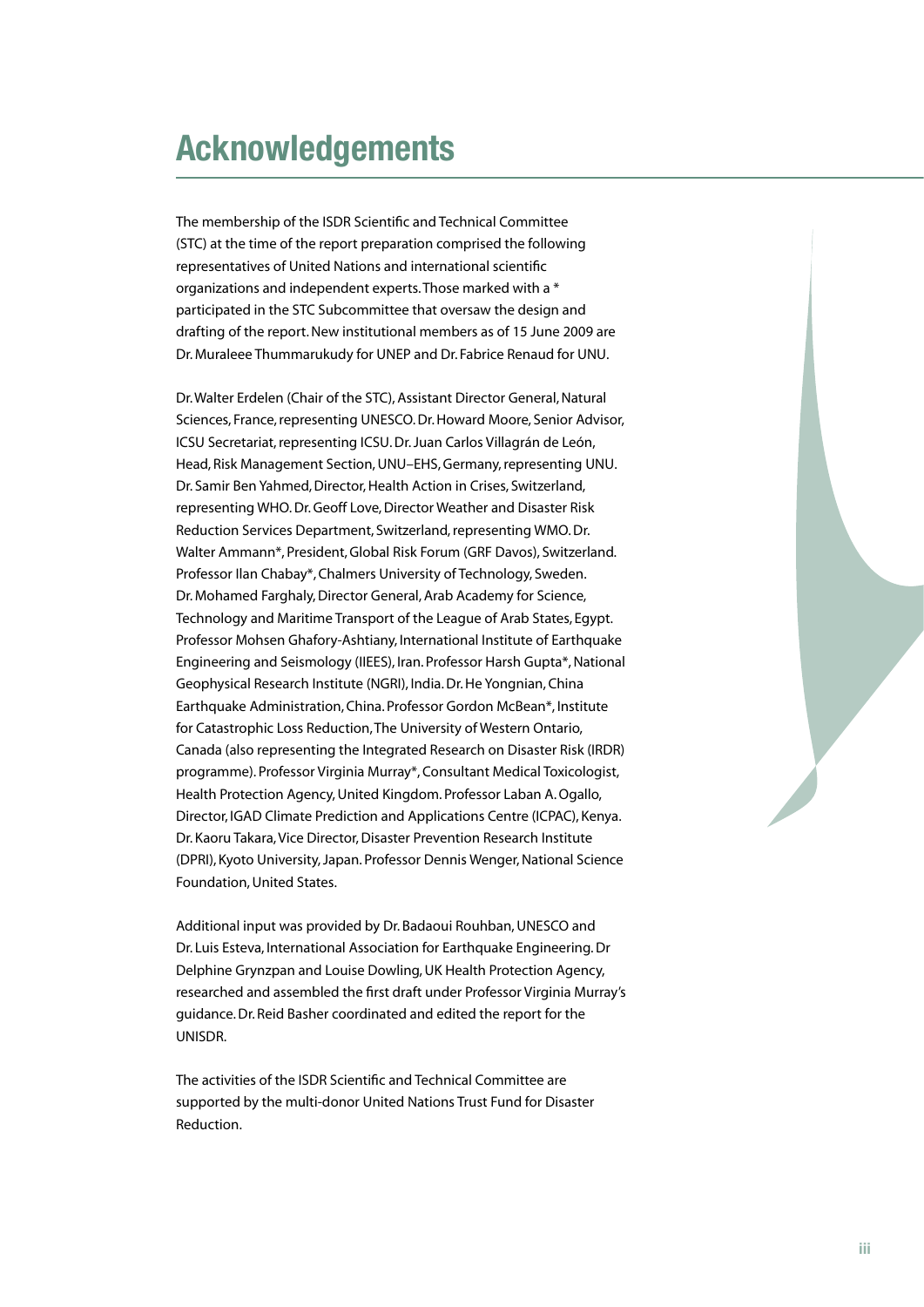### **Executive Summary**

#### **Disasters, disaster risk reduction, and the role of science**

Increasing attention is being given to the rising impacts of disasters and to ways to reduce the exposure and vulnerability of communities and assets to natural hazards. In 2008, 321 disasters killed 235,816 people, affected 211 million others and cost a total of US\$ 181 billion.1 Economic losses from disasters in some countries have been greater than their national GDP. Losses with potentially catastrophic implications for the global economy include the possibility of a major earthquake in Tokyo (which seismologists assess could occur at any time within the next 150 years) with an estimated cost of US\$ 1.2 trillion. However, although natural hazards will always occur, their impacts on society can be significantly reduced through the application of sound, evidence-based investments in disaster risk reduction.

Recognising the importance of scientific and technical information for disaster risk reduction, the UNISDR established a Scientific and Technical Committee to address policy matters of a scientific and technical nature, where science is considered in its widest sense to include the natural, environmental, social, economic, health and engineering sciences, and the term 'technical' includes relevant matters of technology, engineering practice and implementation.2 The Committee decided at its second meeting on 30-31 October 2008 to prepare a short report for presentation at the Second Session of the Global Platform for Disaster Risk Reduction, in Geneva, 16-19 June 2009, in order to highlight the use of scientific and technical knowledge as an essential foundation for disaster risk reduction, and to make recommendations on key issues and priorities. This includes ways that specialist scientific and technical information can be more effectively adopted and put into practice. The present report is the result of that effort. This Executive Summary was tabled at the Global Platform as Session Document 3 and the key points were presented in the opening Plenary by the Chair of the Committee.

#### **Practical applications of natural and social sciences to reduce vulnerability**

Disasters are a concern for almost all countries and are growing in terms of people affected and economic losses. The number, scale and cost of disasters are increasing mainly as a consequence of growing populations, environmental degradation, unplanned settlements, expanding and ageing infrastructure, growing assets at risk, and more complex societies. By 2050 it is expected that the number of megacities in the world, many of which are located in exposed coastal zones or river plains, will have increased by a third. A changing climate will increase the risks for many regions. Risk and resilience are affected by the appropriateness of building design, urban planning and infrastructures for local circumstances.

Natural hazards strike hardest on the poor.<sup>3</sup> Disparities in vulnerability to natural hazards arise from wide gaps in access to resources and capacities for risk reduction associated with poverty and sociocultural stratification. Addressing these factors and their damaging roles in development will require good foundations of social and economic knowledge and information, and the development of relevant scientific and technical capacities especially in developing countries. Related objectives to develop societal resilience are similarly dependent on sound scientific and technical knowledge.

The integration of science into policy development and implementation and practical problem solving can make major contributions to disaster risk reduction. Many examples exist—success stories but also failures—that reveal the importance of science and technology to disaster risk reduction.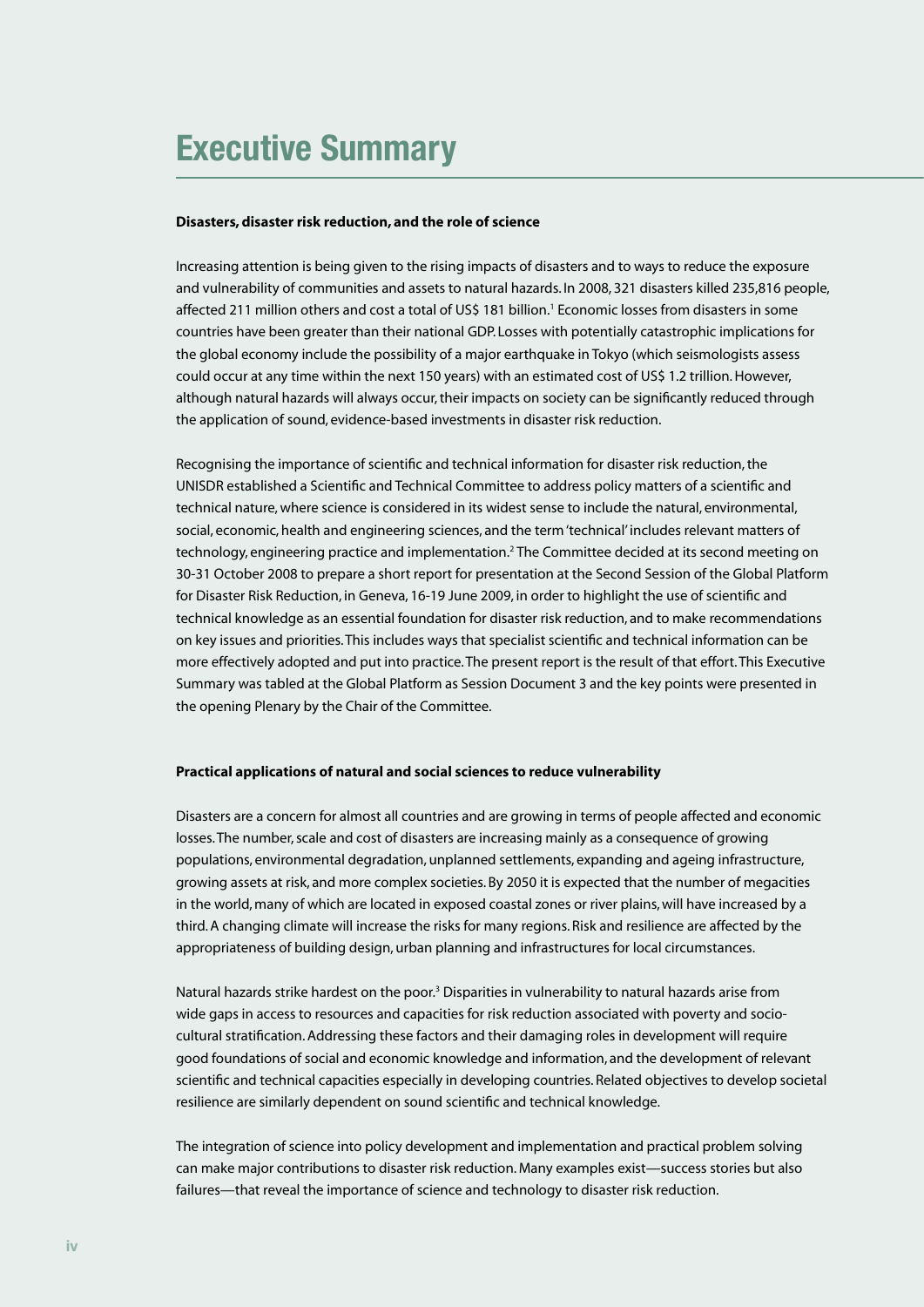For example, following a major cyclone in 1977 that resulted in about 20,000 deaths on the east coast of India, an early warning system was established, complete with meteorological radars and emergency plans. When the same area was hit by cyclones of similar strength in 1996 and 2005, the death tolls were just 100 and 27 respectively. On the opposite side of the world, operational real-time satellite remote sensing systems are being used to provide rapid assessments and potentially crucial information for disaster prevention for Fuego volcano, Guatemala.

Over many decades, seismology, engineering sciences and building administration have progressively developed design codes and standards to improve the earthquake resistance of buildings and infrastructures. Where these have been vigorously implemented in new buildings and through retro-fitting schemes for existing buildings, for example in earthquake prone Japan and California, USA, the loss of lives and damages due to earthquakes have been very significantly reduced. Accompanying risk assessments and public education programmes have contributed to high levels of awareness and preparedness of the population.

Throughout the world, millions of people living near rivers benefit very greatly from flood forecasting and evacuation systems and other risk management practices, and from the sustainable management of rivers and the use of flood plains. This is a major scientific and technical achievement that draws on the systematic integration of knowledge from meteorology, hydrology, agriculture, forestry, water and natural resources management, engineering and land-use planning.

Conversely, the Indian Ocean tsunami of 26 December 2004 provides a stark reminder of the catastrophic consequences that can ensue when scientific and technical findings are not transferred into policies and actions. Seismologists understood the seismic risks of the region and oceanographers had promoted the need for a tsunami warning system, but no integrated warning system had been implemented. Likewise, the hazard assessment recommending no building near Montserrat's Soufriere volcano was ignored, leading to over US\$ 100 million of infrastructure damage during a subsequent eruption. In the United Kingdom, the severe damage and health problems that followed the 2007 floods revealed that warning communications were not sufficiently clear, timely or coordinated, and people, local government and support services were unprepared.

#### **Selected topics - climate change, early warning, health and societal resilience**

Rather than attempt to cover all of the dimensions of concern to disaster risk reduction— which cover diverse geographical and environmental settings, time frames, hazard types, different communities, sectors, and institutional issues—the Scientific and Technical Committee decided for this report to focus on four key selected topics, namely climate change, early warning systems, public health, and socio-economic resilience. These are topics of current policy concern for which immediate science-based actions are needed and possible. Other important topics, such as seismic risk prevention and reduction and the role of ecosystems in risk reduction and management, will be examined in future reports.

The basic facts of climate change are now well established, which itself represents an outstanding achievement for science and for policy-relevant international scientific cooperation. The Fourth Assessment Report of the Intergovernmental Panel on Climate Change (IPCC)<sup>4</sup> projects increases in intensity or frequency for several types of extreme weather conditions, such as heat waves, droughts, storms, tropical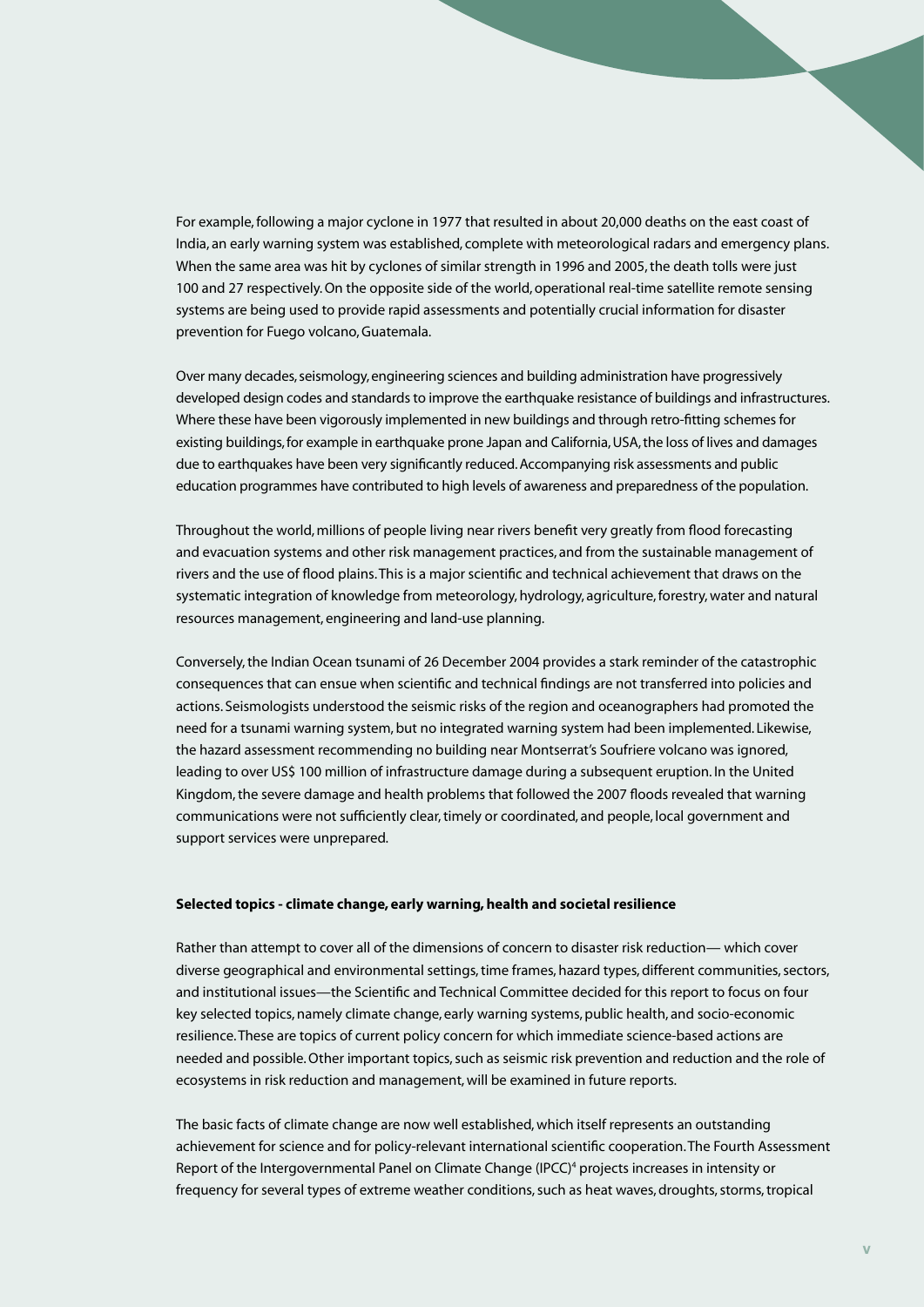cyclones and heavy rainfall, and their impacts will be compounded by other projected effects, such as sea level rise and reduced water supplies that will reduce the capacities of communities to cope with extreme events.

There is an urgent need to systematically link disaster risk reduction and climate change adaptation policies. This connection is recognised in the UNFCCC Bali Action Plan, which is guiding the preparations for a new agreement on climate change at the end of 2009 in Copenhagen. Another significant step is the decision by the IPCC to prepare an IPCC Special Report on "Managing the Risks of Extreme Events and Disasters to Advance Climate Change Adaptation", following a proposal jointly developed over 2008 and 2009 by UNISDR and Norway. This will provide a sound scientific basis for action to reduce the growing risks of disasters and to support UNFCCC policymaking and practical adaptation to climate change.

When properly implemented and adhered to, warning systems are a high-payoff activity to reduce disaster impacts and save lives, and for this reason, virtually all governments systematically invest in science-based early warning capacities, particularly through national weather services. Large populations are often evacuated from risk areas in response to timely warnings, for example in response to tropical cyclone alerts. Integrated all-hazard early warning systems that address time scales of minutes through to decades will be an important feature of climate change adaptation plans.

The natural sciences have generated a good understanding of the causes and behaviour of most natural hazards and together with the engineering sciences have enabled the development of effective surveillance and prediction systems. The health sciences have made similar achievements for health-related hazards and impacts. The social sciences have created a growing body of understanding of human resilience, the factors that influence people's attitude to risk and behaviour during a crisis, as well as the effectiveness of warning messages, channels for distributing messages, and mechanisms for eliciting public response.

There is a growing evidence base upon which we can improve our understanding of the health impacts associated with disasters, which are now recognised to extend well beyond the immediate crisis phase. What is now needed is continued support for multi-disciplinary research in this field coupled with efforts to translate knowledge into more effective policy and to bridge the gaps between environmental, humanitarian, development and governmental actors. Health sector responses to disasters need to be extended to take into account the whole breadth and longer timeframe of potential health impacts, including and beyond preparedness and recovery, in order to mitigate the total health, societal and economic burden of disasters.

Social and economic understanding is critical for building resilience and reducing disaster risks. Social science research provides significant insights into the conditions and processes that create inequity in exposure and vulnerability and that lead to the establishment of the unsafe conditions that characterize vulnerable communities. Such analysis can help us understand the complex factors involved, for example, in why people in some cities expose themselves to landslides by building houses in steep ravines, or settle on the slopes of still active volcanoes. Other key issues to consider are the nature of individual risk perception, the influence of institutional, social and economic conditions, and the limitations imposed by poverty, lack of experience, short-term goal focus and weak governance.

#### **Achieving a more effective interplay of science, technology and policy**

The Scientific and Technical Committee considers that much greater effort is needed to achieve more effective interplay of science, technology and policy in support of disaster risk reduction. This requires attention to three key areas: (i) better mechanisms for integrating science and technology into policy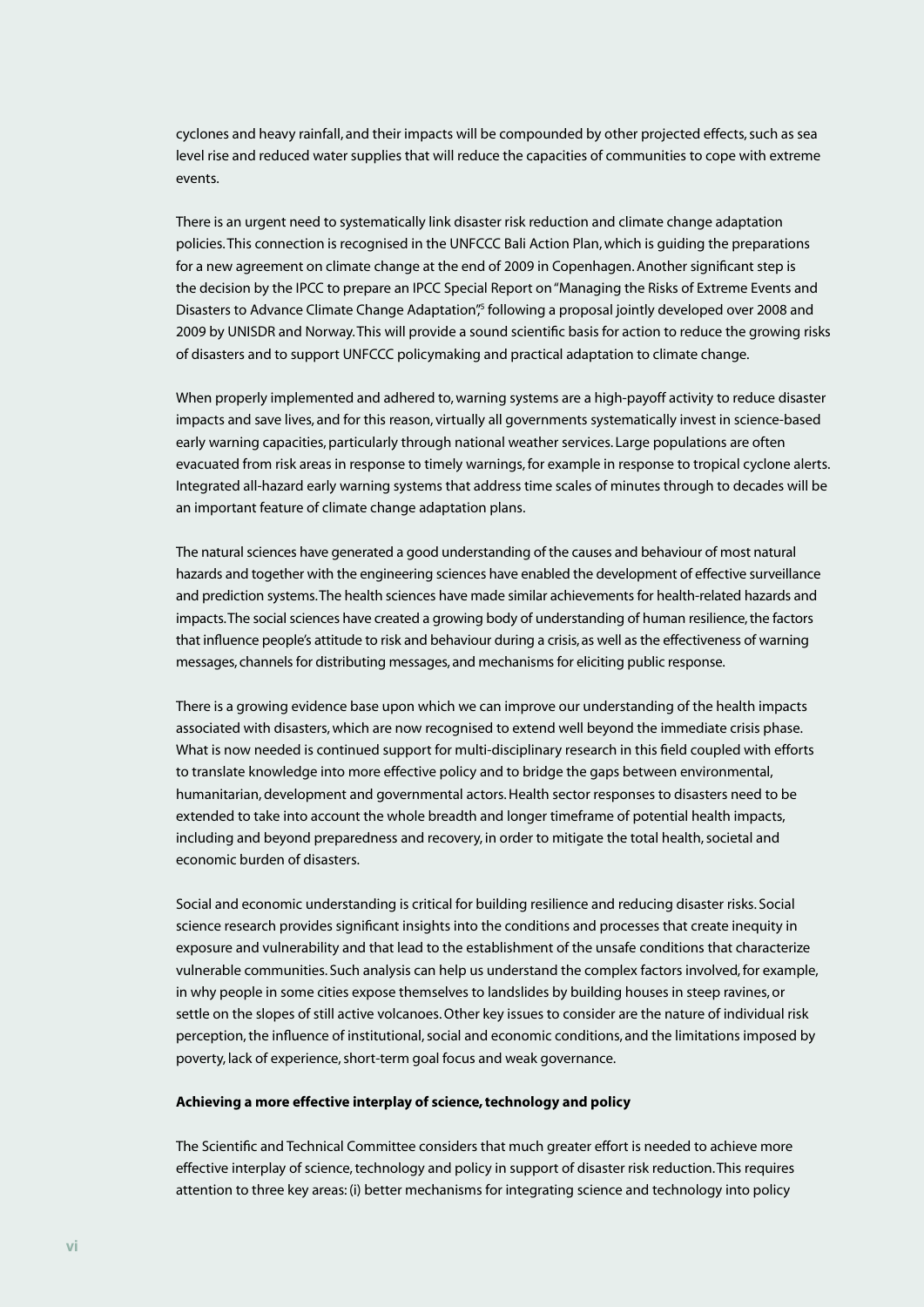processes; (ii) greater interaction and collaboration among the scientific and technical disciplines including at international level; and (iii) systematic efforts to build relevant scientific and technical capacities.

In respect to the first of these, disaster risk reduction requires strategic planning and implementation as well as technical and scientific expertise. It sits at the interface of policymaking, engineering and scientific research, and requires a close and continuous exchange among these fields in order to provide effective and durable solutions.

Secondly, diverse expertise from different fields of science is needed in order to produce well suited solutions to risk-related problems. The science community has to learn to find better and faster ways to interact and to communicate substantial findings to policy makers and to support the development and implementation of solutions for emerging problems. This is not just a matter of developing transdisciplinary processes among the natural sciences and engineering but also of fully incorporating the insights and methodology of social sciences and humanities into problem-solving approaches. Applied research, such as in the health and engineering sciences, provides a sound grounding in tried-and-tested best practice to practical solutions for prevention, preparedness and response. International collaboration is essential to maximise the benefits of science.

Thirdly, technical capacities for the provision of information and services may be unavailable or not adequately developed, constraining the prospects for sustainable development. There is an ongoing need for investment in research of both basic and applied types. The role and expertise of scientific institutions in developing countries are often not well recognised or supported, either within national priority setting or by international agencies. Yet it is these institutions, such as universities, geophysical, agricultural and health institutes and meteorological services that nurture and develop the essential bases of local knowledge for disaster risk reduction, and that can be the most effective advisers and communicators with leaders and local communities.

#### **Recommendations**

Following the considerations above, and as detailed more fully in the associated full report, the Scientific and Technical Committee makes the following recommendations.

#### **(i) Promote knowledge into action**

Greater priority should be put on sharing and disseminating scientific information and translating it into practical methods that can readily be integrated into policies, regulations and implementation plans concerning disaster risk reduction. Education on all levels, comprehensive knowledge management, and greater involvement of science in public awareness-raising and education campaigns should be strengthened. Specific innovations should be developed to facilitate the incorporation of science inputs in policymaking.

#### **(ii) Use a problem-solving approach that integrates all hazards and disciplines**

A holistic, all-hazards, risk-based, problem-solving approach should be used to address the multifactoral nature of disaster risk and disaster risk reduction and to achieve improved solutions and better-optimised use of resources. This requires the collaboration of all stakeholders, including suitable representatives of governmental institutions, scientific and technical specialists and members of the communities at risk. Knowledge sharing and collaboration between disciplines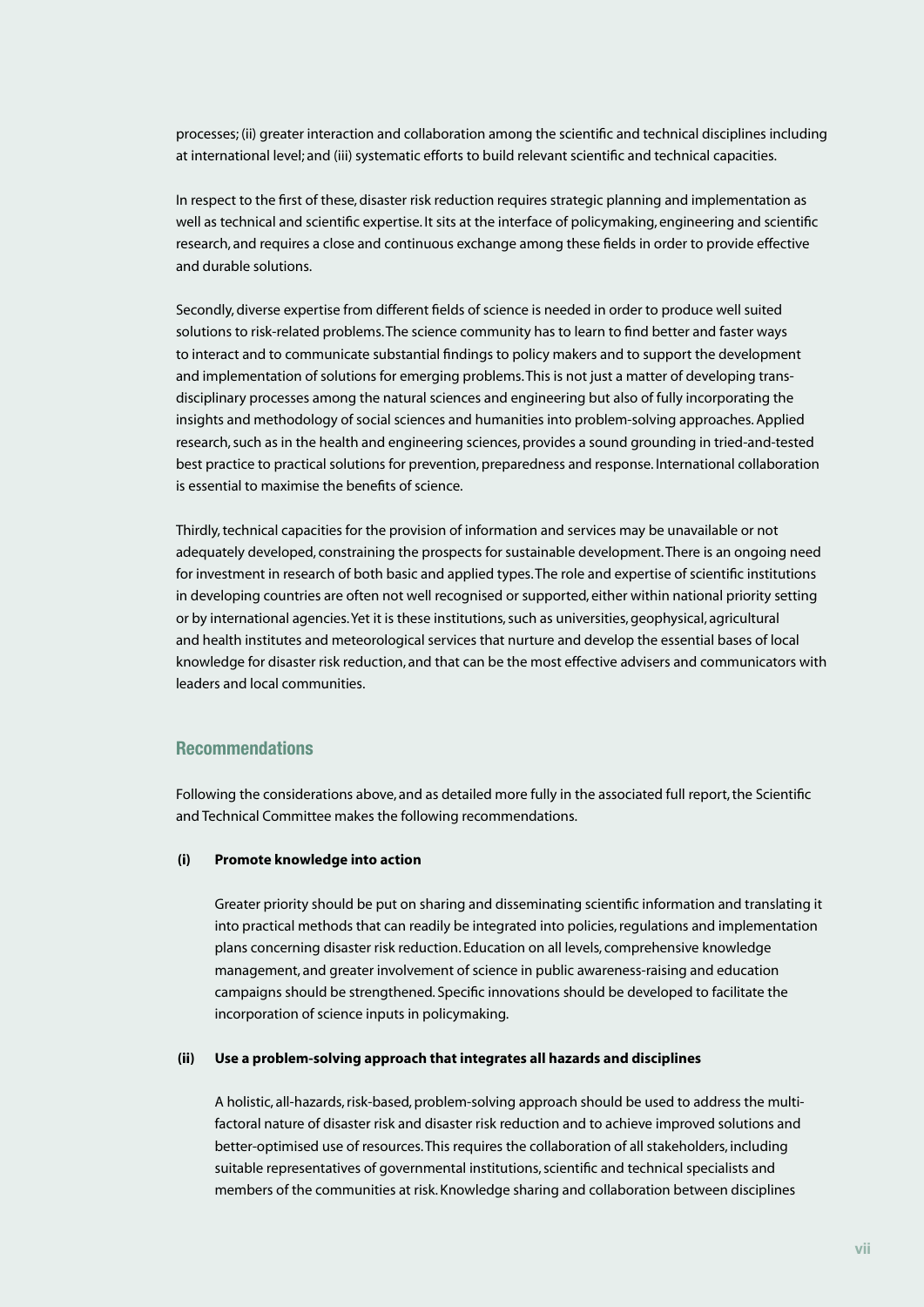and sectors should be made a central feature of the approach, in order to guide scientific research, to make knowledge available for faster implementation, to bridge the various gaps between risks, disciplines, and the stake-holders, and to support education and training, and information and media communication.

#### **(iii) Support systematic science programmes**

Systematic programmes of scientific research, observations and capacity building should be supported at national, regional and international levels to address current problems and emerging risks such as are identified in this report. The international Integrated Research on Disaster Risk (IRDR) Programme,<sup>6</sup> which is co-sponsored by ICSU, ISSC, and UNISDR, provides a new and important framework for global collaboration. The ISDR Scientific and Technical Committee should provide strategic guidance on research needs for disaster risk reduction and oversight of progress.

#### **(iv) Guide good practice in scientific and technical aspects of disaster risk reduction**

The ISDR Scientific and Technical Committee should be strengthened to serve as a neutral, credible international resource to support practitioners at all levels, from local through national to international levels, by overseeing the collection, vetting and publicising of information on good practices carried out on the basis of sound science and up-to-date scientific and technological knowledge, as well as on those inadequate practices or concepts that may be hindering progress. The Committee should further develop its recommendations for follow-up on the areas of concern highlighted in the present report, including on the themes of disaster risk reduction and climate change adaptation, preparedness and early warning systems, health impacts of disasters, and the association of disaster risk and socioeconomic factors.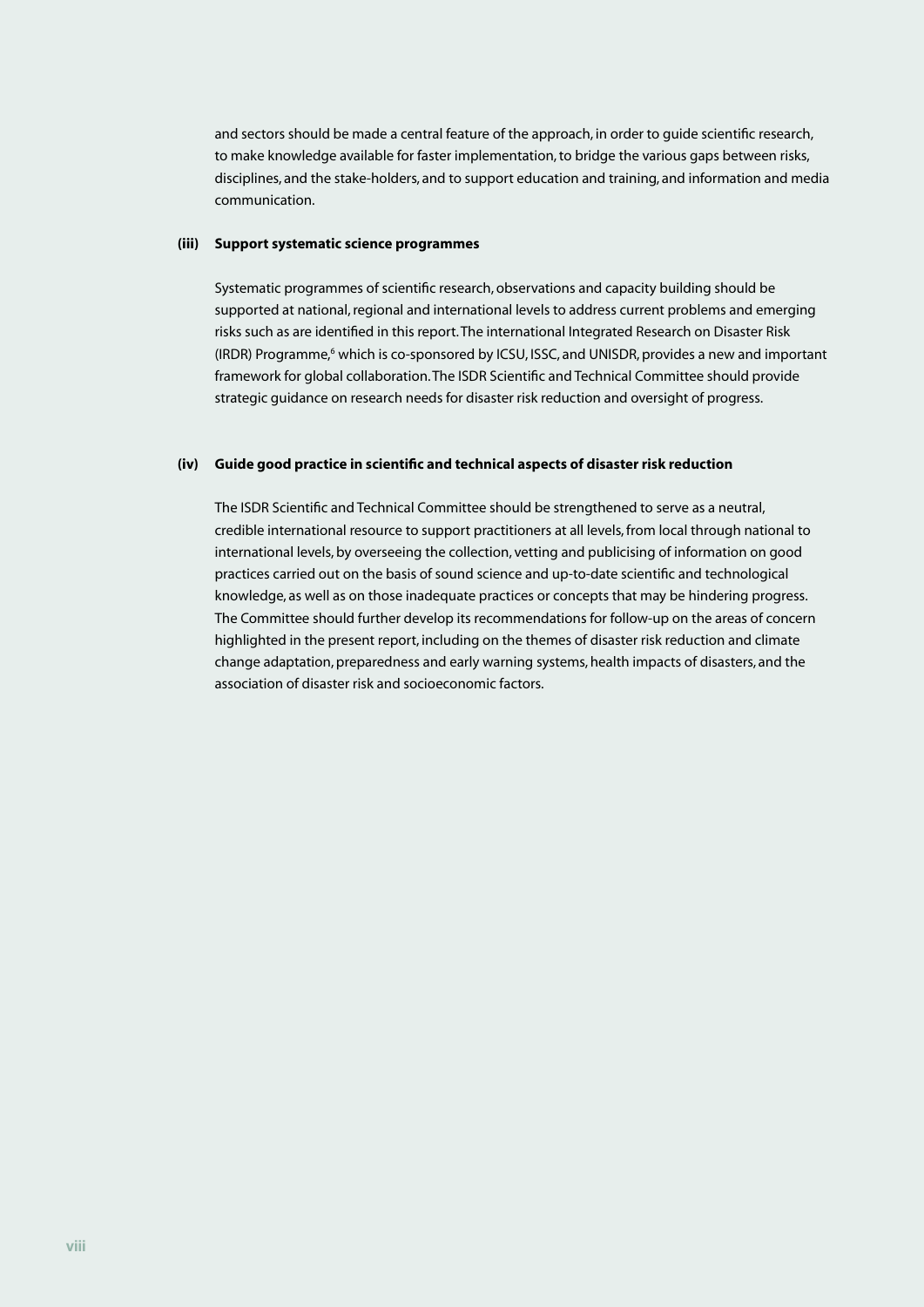### **Table of contents**

| <b>Executive Summary</b> |                                                                        |                                                                                                        | iv             |
|--------------------------|------------------------------------------------------------------------|--------------------------------------------------------------------------------------------------------|----------------|
| <b>Section 1</b>         | <b>Introduction</b>                                                    |                                                                                                        | $\overline{2}$ |
|                          | 1.1                                                                    | Disasters and disaster risk reduction                                                                  | 2              |
|                          | 1.2                                                                    | Science role in disaster risk reduction                                                                | 3              |
| <b>Section 2</b>         | <b>Principal observations</b>                                          |                                                                                                        | 4              |
|                          | 2.1                                                                    | Increasing number and likelihood of disasters                                                          | 4              |
|                          | 2.2                                                                    | Increasing vulnerability                                                                               | 4              |
|                          | 2.3                                                                    | Successes and failures in the application of natural and social sciences<br>to disaster risk reduction | 4              |
| <b>Section 3</b>         | Selected topics of current policy concern                              |                                                                                                        | $\overline{ }$ |
|                          | 3.1                                                                    | Climate change                                                                                         | 7              |
|                          | 3.2                                                                    | Changing institutional and public behaviour to early warnings                                          | 8              |
|                          | 3.3                                                                    | Incorporating knowledge of the wide health impacts of disasters                                        | 10             |
|                          | 3.4                                                                    | Improving resilience to disasters through social and economic understanding                            | 12             |
| <b>Section 4</b>         | Achieving a more effective interplay of science, technology and policy |                                                                                                        | 14             |
|                          | 4.1                                                                    | Better integration of science and technology into policy                                               | 14             |
|                          | 4.2                                                                    | Greater interaction among the scientific and technical disciplines                                     | 15             |
|                          | 4.3                                                                    | Promoting greater international collaboration                                                          | 16             |
|                          | 4.4                                                                    | Capacity development                                                                                   | 17             |
| <b>Section 5</b>         | <b>Recommendations</b>                                                 |                                                                                                        | 18             |

#### esterne de la contradición de la contradición de la contradición de la contradición de la contradición de la contradición de la contradición de la contradición de la contradición de la contradición de la contradición de la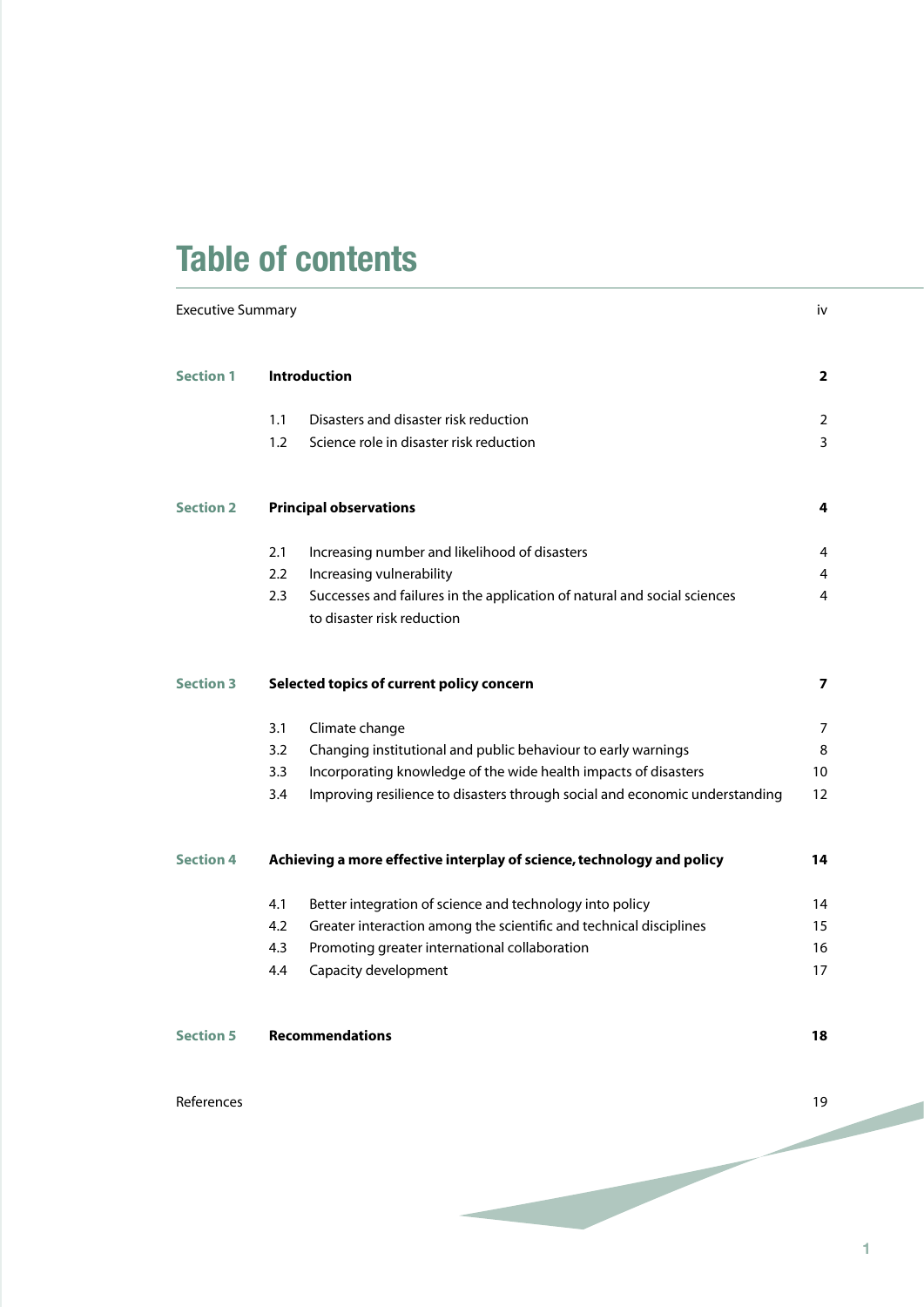#### **Section 1: Introduction**

#### **1.1 Disasters and disaster risk reduction**

Increasing attention is being given to the growing problem of disasters and to identify ways to reduce the exposure and vulnerability of communities and assets to natural hazards. In 2008, 321 disasters killed 235,816 people, affected 211 million others and cost a total of US\$ 181 billion.<sup>1</sup> Hazard events with potentially catastrophic implications for the global economy<sup>7</sup> include the possibility of a major earthquake in Tokyo (which seismologists assess could occur at any time within the next 150 years) costing US\$ 1.2 trillion.<sup>8</sup> Losses from disasters are substantial and in some countries account for a major fraction of national GDP. For example, the 1999 earthquake in Turkey had an economic impact amounting to 8% of GDP and the hurricane in 1998 in Honduras amounted to over 75% of GDP. The economic impacts of disasters can have persistent and adverse long-term effects because they often destroy established patterns of livelihoods, production and trade. Climate change is set to have enormous impact on economic development and it will be the poorest countries and poorest people who will be most affected.

The UNISDR definition of disaster is "A serious disruption of the functioning of a community or a society involving widespread human, material, economic or environmental losses and impacts, which exceeds the ability of the affected community or society to cope using its own resources."9 It is important to distinguish between the natural hazard, which will always occur, and its impact on society, which arises from the exposure and vulnerability of communities and hence human decision and behaviour. While the hazards generally cannot be influenced, the magnitude and frequency of disasters can be significantly reduced through the application of sound, evidence-based investments in means to reduce the exposure and vulnerability components of risk. The Hyogo Framework for Action provides the internationally agreed framework of principles and priorities for action for achieving the desired reduction of disaster losses.10

The United Nations eight Millennium Development Goals have been established by the international community as the common framework for economic and social development activities of over 190 countries in ten regions, and they have been articulated into over 20 targets and over 60 indicators. In the 2008 report on progress on their achievement the role of disasters is acknowledged: "for the poor more than others, incomes are likely to be adversely affected by conflict, natural disasters and economic fluctuations."11

Disaster risk reduction faces many challenges. Major hazard events are usually rare for any particular community and in such situations the local citizen demand for investment in disaster mitigation and preparedness is often minimal. Since most of the burden for disaster recovery assistance is shouldered by central governments, local governments may have little economic or political incentive to invest in mitigation,<sup>12</sup> even though local governments are well equipped to play an instrumental role in hazard mitigation, owing to their close proximity to the hazards and the communities and because they control many of the most effective tools to achieve this objective (e.g., land use regulation, building code enforcement).<sup>13</sup> Conversely, in situations where frequent low-level damaging events occur, such as in poor communities, the national and local governments may not have the capacities or may be unwilling to address the root causes of the vulnerabilities that are present. In many cases the basic information and capacities required for disaster risk reduction, such as risk assessments, technical methodologies and trained experts and practitioners, may not be available. The Hyogo Framework expressly acknowledges the importance of political commitment, legal frameworks, institutional development, and budget allocations for disaster risk reduction.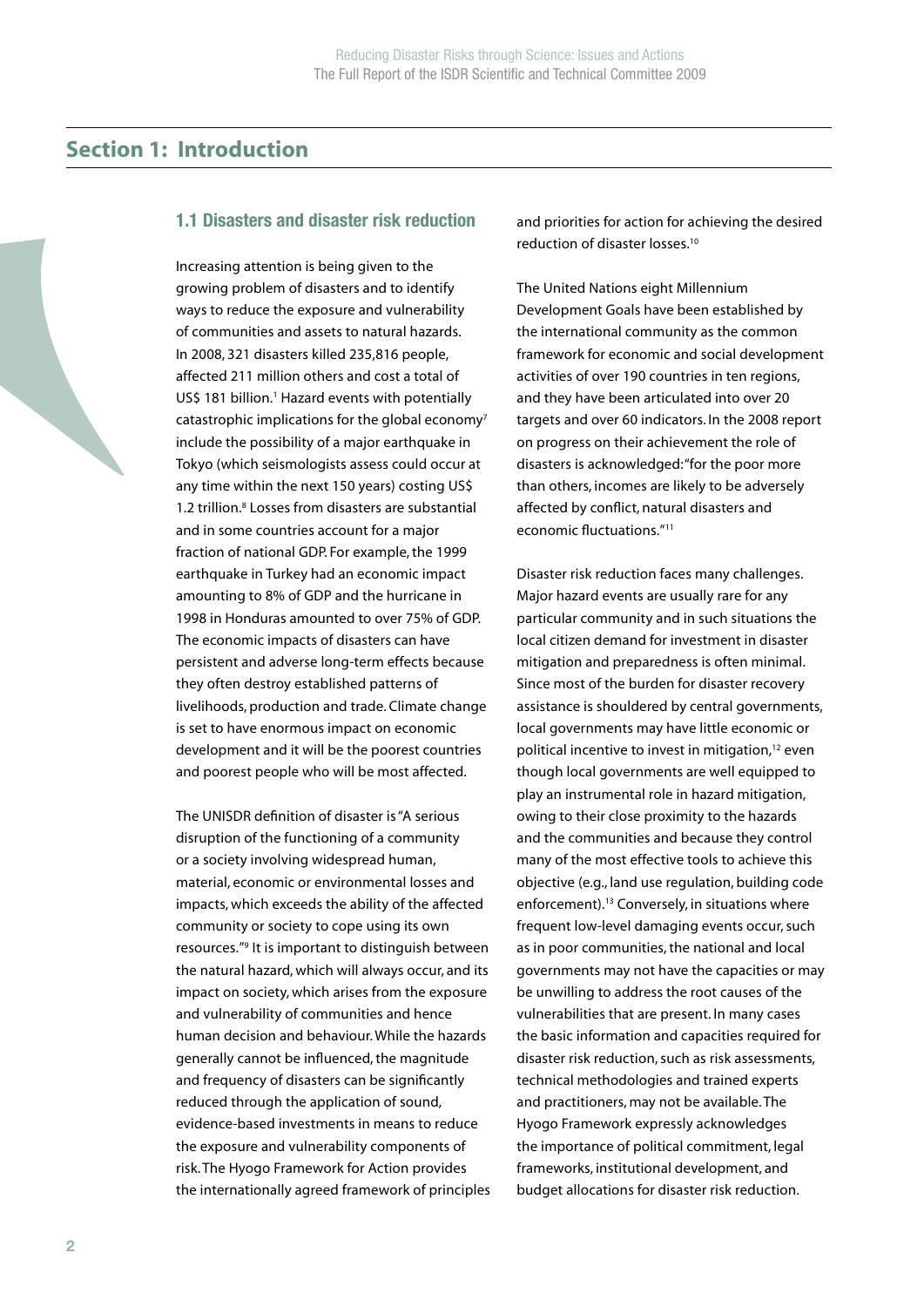#### **1.2 Science role in disaster risk reduction**

Scientific and technical matters were well recognised and addressed during the International Decade on Natural Disaster Reduction, 1991-2000 (IDNDR):

*"Throughout the IDNDR and during the first year of the establishment of the ISDR, science and technology have been explicitly recognised as a key input in the strategy aimed at promoting successful risk reduction. ... The experience of the IDNDR shows that successful longer-term prevention strategies must be based on cross-sectoral and interdisciplinary co-operation involving the scientific community, national and local governments, NGOs, the private sector, as well as the organisations and agencies of the UN system."*<sup>14</sup>

The IDNDR commenced with a largely technical and scientific focus and constituency, but gradually the need to include a wider socio-economic agenda and to involve political institutions was recognized. After the Yokohama conference in 1994, policy-makers and governmental institutions played an increasingly important role, and the issues of advocacy and political commitment became features of the International Strategy for Disaster Risk Reduction that was established in 2000 as the follow-up mechanism to the Decade. In recent years, however, there has been a concern that these shifts have been accompanied by a decline in the recognition of the role of science and technology.

Following the massive Indian Ocean tsunami of 26 December 2004, a Natural Hazard Working Group was established by the United Kingdom to investigate how science could help avoid such tragedies in future. Its report recommended the establishment of an International Science Panel for Natural Hazard Assessment to enable the scientific community to advise decision-takers authoritatively on potential natural hazards likely to have high global or regional impact.<sup>15</sup> Among

other things it was recommended that this panel should be associated with the United Nations and should address gaps in knowledge, advise on potential future threats, and address how science and technology can be used to mitigate threats and reduce vulnerability.

Partly in response to this proposal, in 2008 a new ISDR Scientific and Technical Committee was formed, with the following principal terms of reference:2

*"Recognizing that scientific information is the basis of informed decision making and public awareness, the main aims of the Committee are (i) to identify and address important questions of a scientific and technical nature; (ii) to provide scientific and technical advice to the Global Platform for Disaster Risk Reduction; and (iii) to assist in the coordination of scientific and technical activities within the ISDR system.* 

*The Committee addresses policy matters of a scientific and technical nature, where science is considered in its widest sense to include the natural, environmental, social, economic, health and engineering sciences. The term 'technical' includes relevant matters of technology, engineering practice and implementation."*

The Committee decided at its second meeting in October 2008 to prepare a short report on relevant matters for presentation at the Second Session of the Global Platform for Disaster Risk Reduction, in Geneva, 16-19 June 2009. The report aims to highlight the use of scientific and technical knowledge as an essential foundation for disaster risk reduction, and to provide recommendations on key issues, critical gaps and priorities for action. Among other things it addresses the ways that specialist scientific and technical information can be more effectively adopted and put into practice to support the reduction of disaster risks.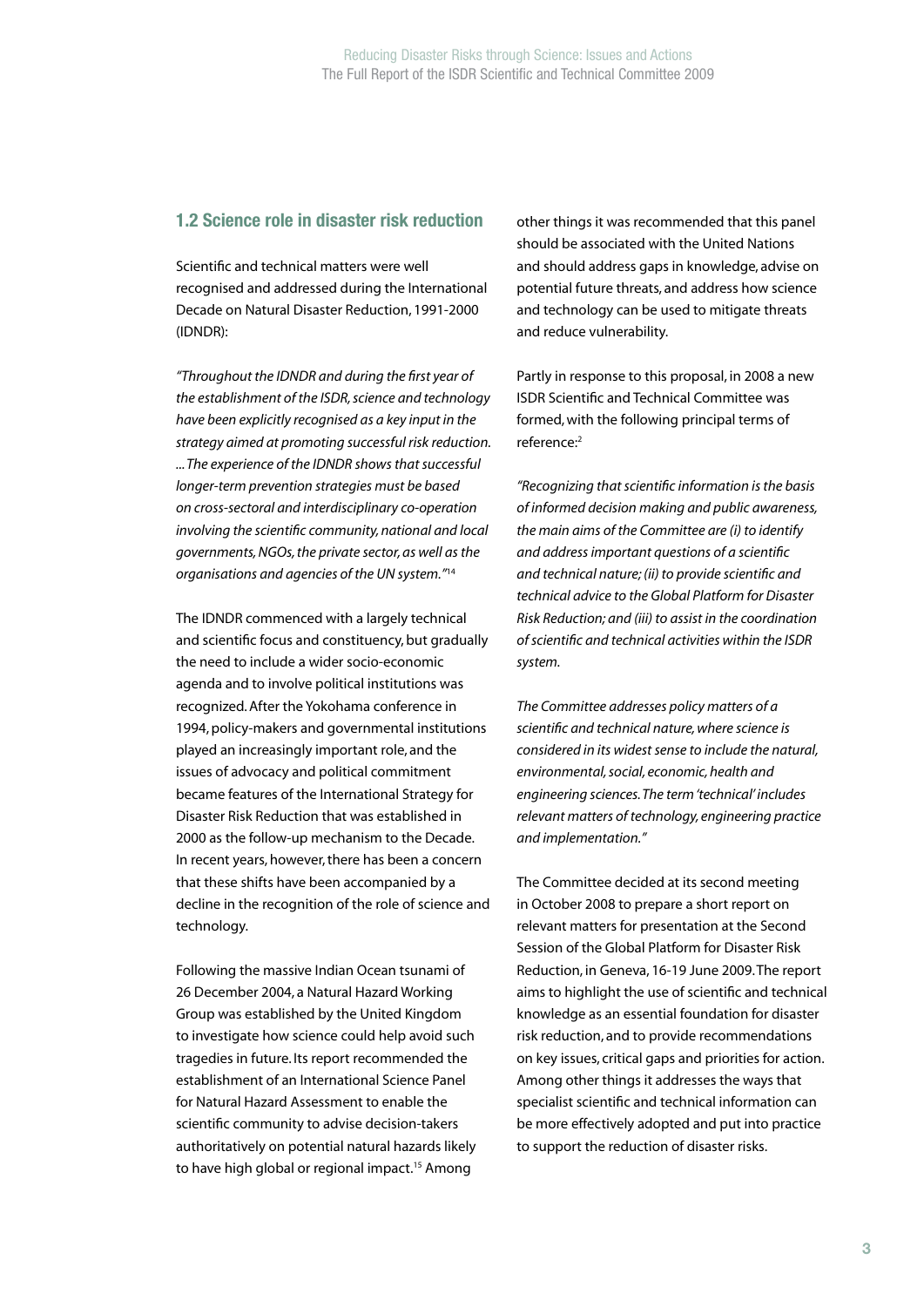#### **Section 2: Principal observations**

#### **2.1 Increasing number and likelihood of disasters**

Disasters are a concern for almost all countries and are growing in terms of people affected and economic losses.<sup>1</sup> In 2007, a WHO survey found that nearly every country of the world had experienced a disaster during the previous five years.<sup>16</sup> Globalization, population growth,<sup>17</sup> widespread poverty, particularly in hazardous areas, and a changing climate will cause the risk associated with natural hazards to be even greater in the future, with more people and communities at risk.<sup>1,3,18</sup> The recent devastation caused by cyclone Nargis in Myanmar (138,366 deaths) and the earthquake in Sichuan, China (87,476 deaths) demonstrates the massive damage and loss of life that can occur from vulnerability to natural hazards.19

The basic scientific information upon which the projections of widespread and damaging impacts of climate change are based is now well established.The Fourth Assessment Report of the Intergovernmental Panel on Climate Change (IPCC) 2007 Scientific Assessment, 4,20 projects that rising temperatures will lead to heat waves of unprecedented magnitude, particularly for cities, with potential for increased adverse health impacts. It is likely that future tropical cyclones (typhoons and hurricanes) will become more intense. Global sea level is expected to rise between 0.2 and 0.6 m by the end of the century, not including the rises that would accompany possible melting of major polar ice caps. More recent research increasingly indicates the possibility of greater sea level changes than projected by the IPCC. The likely impacts on ecosystems and human society, and for disaster risk, are significant. High sea levels and the increased intensities of tropical cyclones will lead to increased risk of coastal flooding and wave damage that will be a particular issue for populated deltas and low lying coastal cities. More extensive droughts and flooding are likely.

#### **2.2 Increasing vulnerability**

A number of factors accentuate the vulnerability of populations to natural hazards.<sup>3</sup> Population growth and increasing concentrations of people in unplanned cities and mega-cities, the limited choices of poor people resulting in their being concentrated in regions of high risk, such as along riverbanks and coastlines or on unstable slopes, are increasing the number of people at risk. By 2050 it is expected that the number of megacities in the world will have increased by a third.<sup>17</sup> The suitability of local building design, urban planning and infrastructures to the environment is important to local resilience. Planning decisions, for example, concerning agricultural development, new settlements or the concentration of transport infrastructures for greater efficiency, may potentially inadvertently increase the risks.

Natural disasters strike hardest for those with the least resources. Whereas in economically highly developed countries the average number of deaths per disaster is 23, the number increases dramatically to about 150 deaths per disasters in developing countries, and to over 1000 deaths per disaster in the least developed countries.<sup>18</sup> Underlying this disparity are wide gaps in access to resources for risk avoidance, risk reduction and response, arising from poverty and socio-cultural stratification. Disasters affect all countries but they are particularly damaging to developing countries in that they can also destroy or seriously impede development, while climate change can only worsen their impacts.

The context is now one of a fundamental change in the process by which communities are expected to prepare for and recover from disasters. Increasingly, resilience and the inclusion of mitigation measures must be integrated into the recovery process to enhance sustainable disaster recovery.<sup>21</sup> The recovery process must include a range of mitigation measures, and must leverage resources, local capacity-building, identification of local needs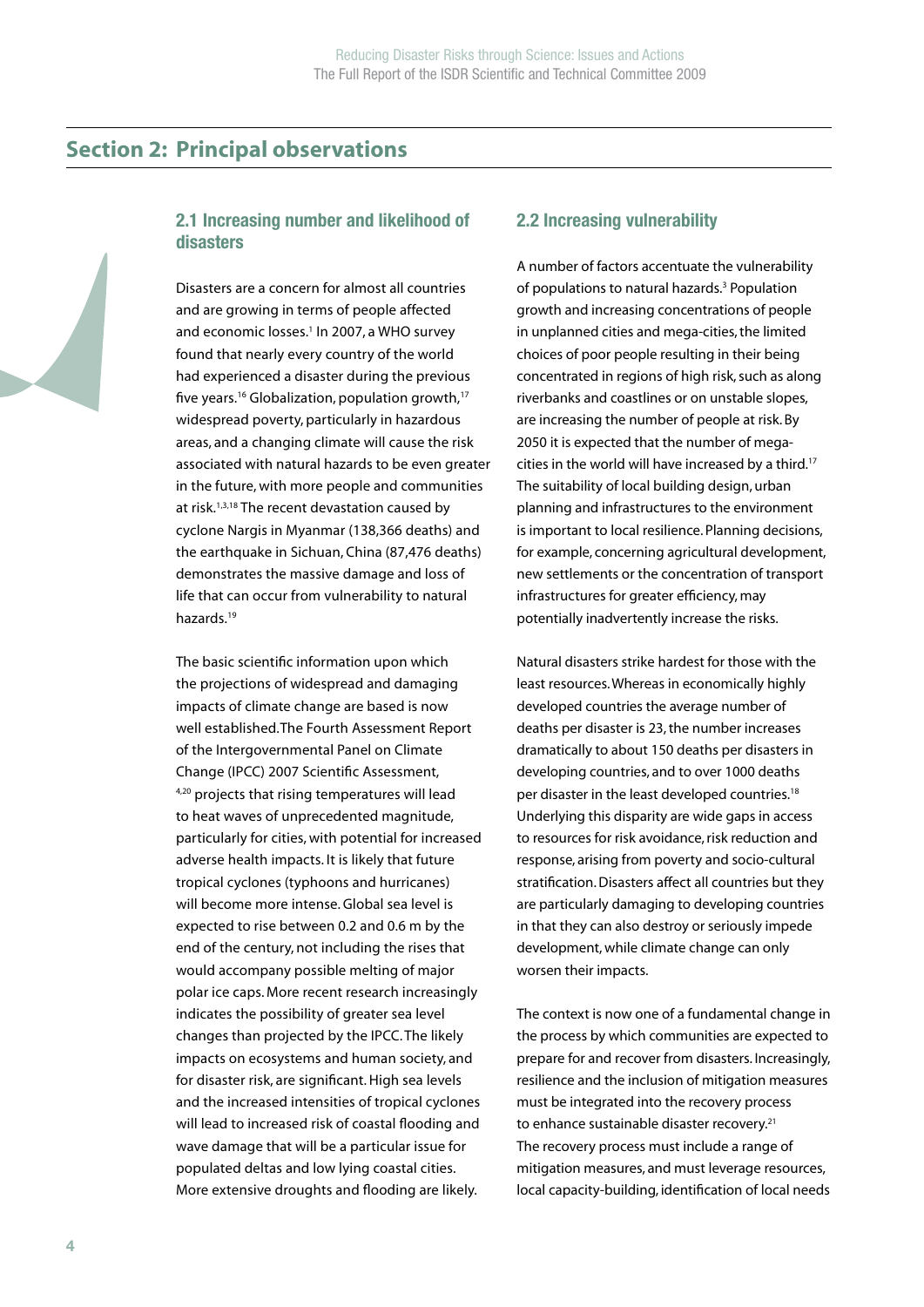and a strong commitment from external agents to provide resources to meet local demands.

#### **2.3 Successes and failures in the application of natural and social sciences to disaster risk reduction**

The effective integration of science into policy development and practical problem-solving can make major contributions to disaster risk reduction, as is shown by the following examples.

In 1977, a major cyclone resulted in about 20,000 deaths on the east coast of India. In the years that followed, an early warning system was established, complete with meteorological radars and emergency plans, and many lives were saved as a result when the same area was hit again by cyclones of similar strength in 1996, when about 1000 deaths occurred, and in 2005, when the death toll was just 27.<sup>22</sup>

Over the past decade, remote sensing has been used increasingly in the study of active volcanoes and their associated hazards to adjacent settlements. Operational real-time satellite remote sensing systems now exist that can provide rapid assessments and potentially crucial information for disaster prevention, such as for Fuego, Guatemala.<sup>23</sup>

Earthquake science and engineering provides another excellent success story. Over many decades, seismology, engineering sciences and building administration have progressively developed design codes and standards to improve the earthquake resistance of buildings and infrastructures. Where these have been vigorously implemented in new buildings and through retrofitting schemes for existing buildings, for example in earthquake-prone Japan and California, USA, the loss of lives and damage in earthquakes have been very significantly reduced. Accompanying risk assessments and public education programmes have contributed to high levels of awareness and preparedness of the population.<sup>24</sup> The early warning and preparedness systems put in place

in the region of Kobe, Japan, after the devastating 1995 earthquake demonstrate the successful integration of multi-disciplinary science, policymaking and implementation. This included a sophisticated system of seismic sensors established through close collaboration between earth scientists, engineers and social scientists, and the participation of schools, both as a means of protecting pupils and as a way of educating families through their children.

Flood risk is another well-recognised area where science plays a central role, not only for forecasting flood events and evacuation needs, but also for providing a sound basis for the ongoing management of rivers and the use of flood plains. Millions of people benefit from the systematic integration of existing scientific knowledge from meteorology, hydrology, agriculture, forestry, water and natural resources management, and landuse planning. The sustainable development of river basins and the associated reductions in loss of life and destruction of assets are very visible outcomes of the capacities of modern science and engineering to serve both the public and private sectors.<sup>25</sup>

The following examples of failures, where science knowledge had limited impact on policy development and implementation, also provide important lessons.

The Indian Ocean tsunami of 26 December 2004 resulted in 305,276 dead or missing, over 500,000 injured and economic losses estimated at US\$ 13.4 billion.<sup>15</sup> The lack of preparedness for such a tsunami disaster offers a stark reminder of the catastrophic consequences that can ensue when scientific and technical findings are not transferred into policies and actions. Seismologists understood the seismic risks of the region and oceanographers had promoted the need for a tsunami warning system, but no warning system had been implemented. In India, scientific advice to restrict the setting up and expansion of industries, operations and processes within 500 metres of the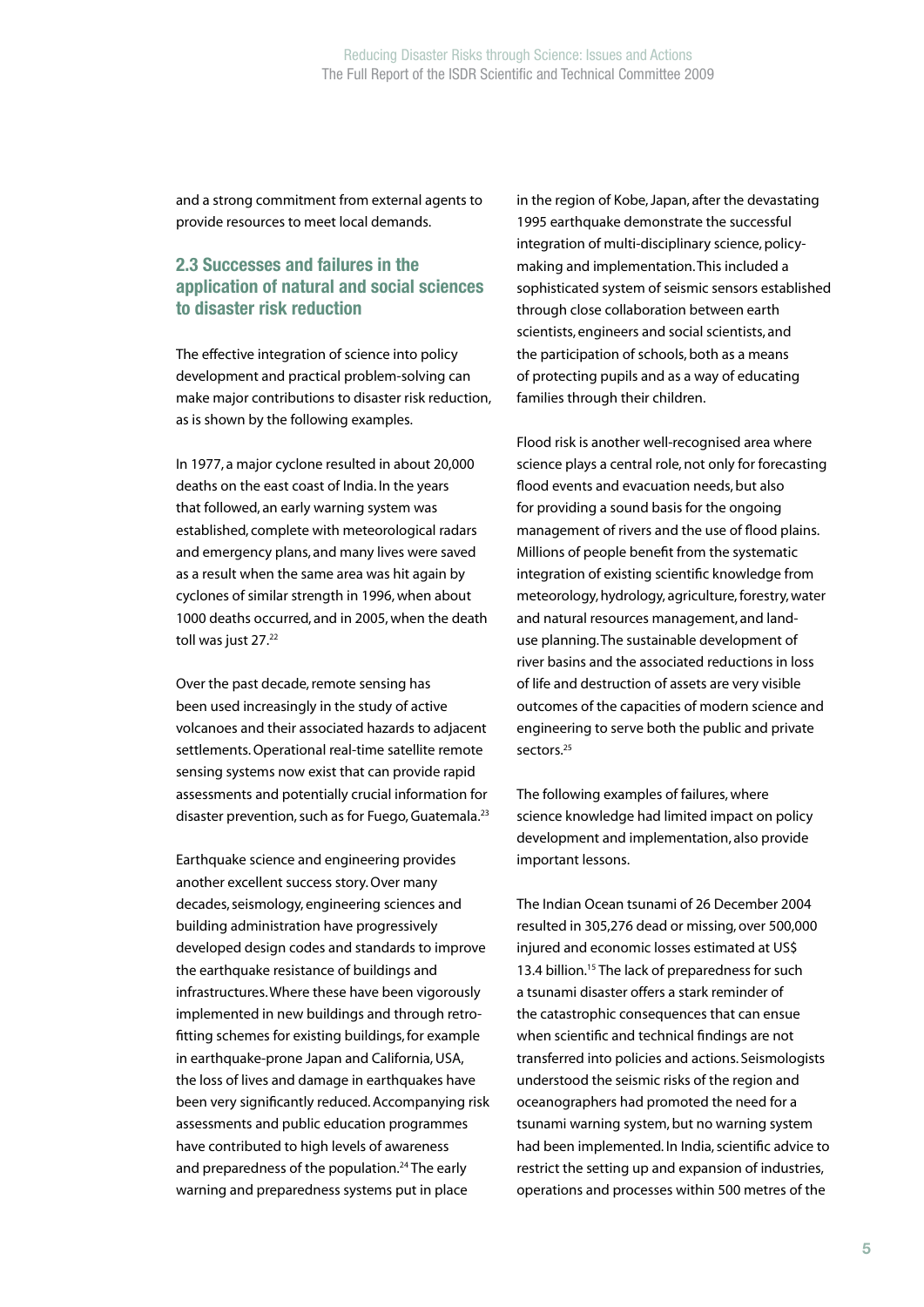high-tide line had been incorporated into law in 1991 but had not been fully enforced.<sup>26</sup>

Other examples include the hazard assessment which recommended that no buildings should be present near Montserrat's Soufriere volcano but which was ignored, leading to over US\$ 100 million of infrastructure damage during a subsequent eruption.<sup>15,27</sup> A European study documented examples where land-use guidance to control development in areas with a risk of flooding is complex and difficult.<sup>28</sup> In the United Kingdom, the severe damage and health problems that followed the 2007 floods demonstrated notable failings of the early warning systems, where warning communication was insufficiently clear, early or coordinated, and people, local government and support services were unprepared.<sup>29</sup>

It may be concluded that failures in problemsolving are often less due to shortcomings of scientific knowledge than to a lack of implementation that arises from not paying heed to advice and preparing in a timely manner, and an associated lack of trust and lack

of understanding of how to convert scientific findings into applicable and efficient solutions. There is a great shortfall in current research on how science is used to shape and support social and political decision-making in the context of natural hazards and disasters.

From the successes, however, the evidence is clear that science with its various disciplines, coupled with education and policy implementation, have together substantially contributed to the reduction in loss of lives and loss of assets, and to building more resilient societies. Systematic integration across the sciences, and between the sciences and the social and policy fields, including education, is essential to achieve effective and durable outcomes. This includes the natural sciences that make the predictions possible; the social sciences that can provide necessary insights into the conditions that create such inequity in risk avoidance and recovery and the establishment of the unsafe conditions;<sup>30,31</sup> and the technical applications fields that make the system work and support the policy decisions that bring about practical implementations.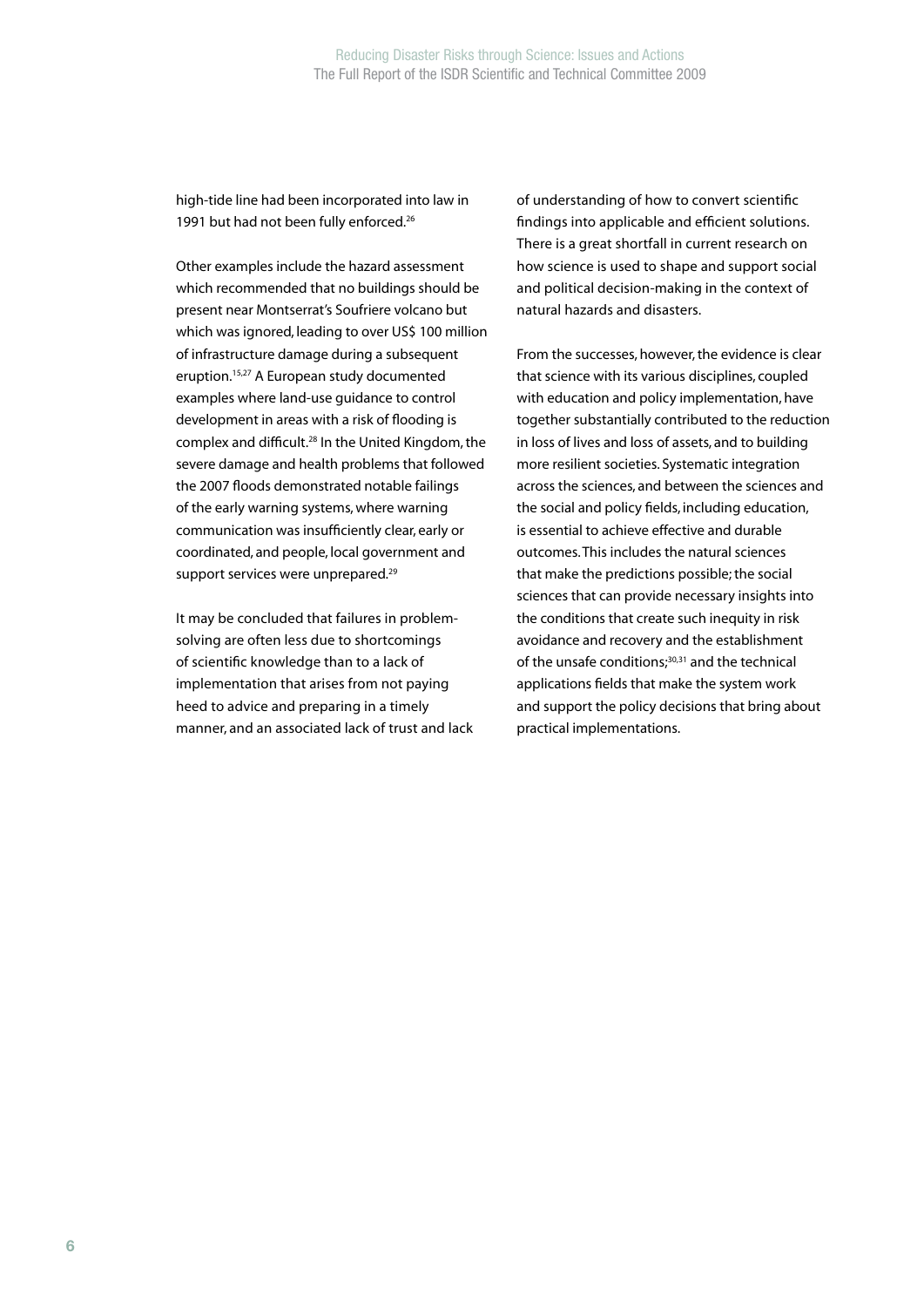#### **Section 3: Selected topics of current policy concern**



Rather than attempt to cover all of the dimensions of concern to disaster risk reduction, which cover diverse geographical and environmental settings, time frames, hazard types, different communities, sectors, and institutional issues, the UNISDR Scientific and Technical Committee has decided for this report to focus on a selected set of four key topics, namely climate change, early warning systems, public health, and socioeconomic resilience. These are topics of current policy concern for which immediate science-based actions are both needed and possible. Other important topics such as seismic risk prevention and reduction, and the role of ecosystems in risk reduction and management, will be dealt with in future reports.

#### **3.1 Climate change**

As touched on in section 2.1, the scientific foundations for the projections of widespread and damaging climate change are based are well-established, thanks to the processes of the Intergovernmental Panel on Climate Change (IPCC), and the issue is now recognised as a central and critical concern for global economic development and public safety. This represents an outstanding achievement for science and for policy-relevant international scientific cooperation.

Specific aspects of the IPCC scientific assessments that are relevant to disaster risks can be highlighted as follows. Scientific evidence and observation show that temperatures are rising and that this will likely lead to heat waves of unprecedented magnitude. Cities that currently experience heatwaves are expected to be further challenged by an increased number, intensity and duration of such events during the course of the century, with significant potential for additional adverse health impacts.Detailed observations and international collaborative assessments have been key elements in developing an understanding of issues of oceanic sea level and climate change and to establishing with high confidence that

the ocean state has changed, sea levels are rising, and there is an increased risk of coastal flooding. Likewise, scientific modelling and analytical techniques show that future tropical cyclones (typhoons and hurricanes) are likely to become more intense, with larger peak wind speeds and heavier precipitation associated with the ongoing increases of tropical sea surface temperatures.

In addition to the changes in extreme weather events, such as heat waves, droughts, storms and heavy rainfall, there will be other longer term consequences of climate change, such as reduced agricultural production and reduced water supplies, that will weaken the capacities of communities to cope with extreme events, thus leading to further increases in losses and the risk of disasters.

The major intersecting issues are that disasters destroy or impede development and that climate change will increase their occurrence and their impacts.32 For the poorest countries and communities, the consequences are likely to be especially devastating: the threat to lives, livelihoods, homes, and access to resources will contribute to trapping people and communities in a desperate cycle of poverty and ill health. Adaptation to climate change clearly will require the development of improved methods to manage hazards and reduce risks.<sup>33</sup>

There is therefore an urgent need to systematically link disaster risk reduction and climate change adaptation policies, and to coordinate strategies and actions on both issues at national, regional and global levels.<sup>34</sup> This connection was recognised in the Bali Action Plan,<sup>35</sup> in which the Parties to the UN Framework Convention on Climate Change (UNFCCC) set out their plan for reaching a new agreement on climate change at the end on 2009 in Copenhagen.

Moreover, the IPCC decided in April 2009 to prepare an IPCC Special Report on "Managing the Risks of Extreme Events and Disasters to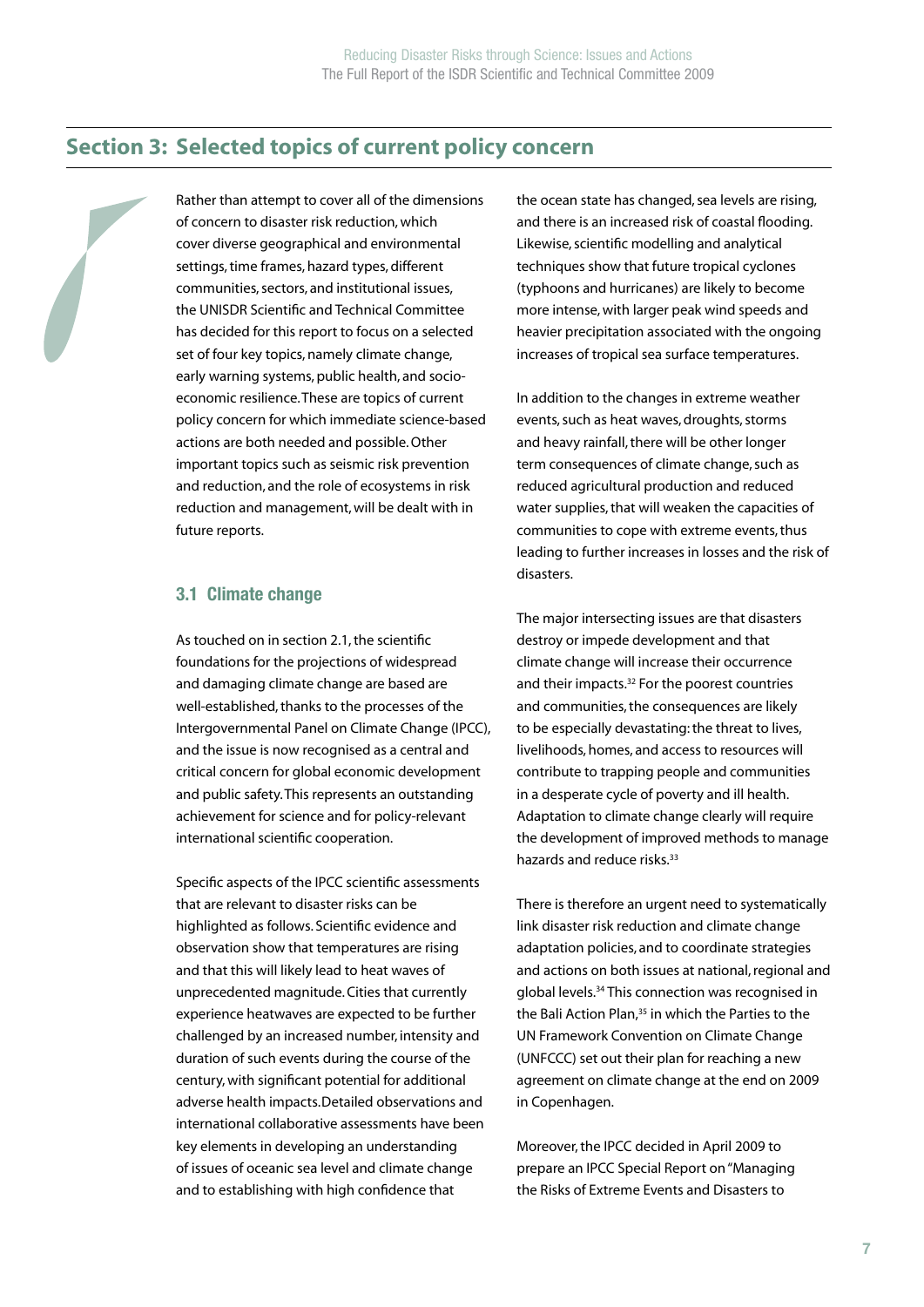Advance Climate Change Adaptation",<sup>36</sup> following a proposal jointly developed over 2008 and 2009 by UNISDR and Norway. The aim of the Special Report is to provide a sounder scientific basis for action to reduce the growing risks of disasters and to support UNFCCC policymaking and practical adaptation to climate change. The report will provide an authoritative assessment of disaster risk reduction and management policies and practices, including their effectiveness and costs. Its preparation will involve hundreds of experts worldwide and will be completed by mid 2011.

It is also increasingly clear that disaster risk reduction and adaptation need to be integrated into strategies and policies for poverty reduction, economic growth and social development. A key message from the Stern Report<sup>37</sup> was that there is still time to avoid the worst impacts of climate change, if we act now and act internationally. While focused primarily on the urgent need for mitigation, the point applies equally well to adaptation and disaster risk reduction.

There are now many opportunities for the disaster reduction community to benefit from closer interaction with the climate change mitigation and adaptation communities and vice-versa. Mainstreaming climate change adaptation and disaster risk reduction together into national development processes clearly offers great benefits. All decision makers in all countries should be made aware of these issues and of the increase in disasters.32

#### **3.2 Changing institutional and public behaviour to early warnings**

Early warning systems rest on a sound basis of science. The natural sciences have generated a good understanding of the causes and behaviour of most natural hazards and coupled with the engineering sciences have enabled the development of effective surveillance and prediction systems. The health sciences have similarly developed systems for health-related hazards and impacts.

The social sciences have created a growing body of understanding of human resilience and the factors that influence people's behaviour during a crisis<sup>38</sup> and there is also substantial systematic social science research on the effectiveness of warning messages, channels for distributing messages, and mechanisms for eliciting public response.<sup>38,39,40</sup>

Disaster preparedness has an important influence on the damage patterns of extreme events, by reducing vulnerability and increasing resilience. To be prepared for the unexpected – on a local, regional or national level – needs constant adjustments in institutional and public behaviour. Early warning and preparedness systems must link and integrate the continuous monitoring of a hazard, the production of timely and accurate warning messages, and their effective communication to the populations at risk, which implies that people understand and engage with the messages.<sup>41,42</sup> When properly implemented and adhered to, these systems are a high-payoff activity to reduce disaster impacts and save lives, and for this reason, virtually all governments systematically invest in science-based early warning capacities, particularly through national weather services.

Large populations are often evacuated from risk areas in response to timely warnings, for example in response to tropical cyclone warnings or tsunami alerts. In 1977, a major cyclone resulted in about 20,000 deaths on the east coast of India. In the years that followed, an early warning system was established, complete with radars and emergency plans, and many lives were saved as a result when the same area was hit again by similar strength cyclones: in 1996 about 1000 deaths occurred while in 2005 the death toll was just 27.<sup>22</sup>

During the violent earthquake of May 2008 in Sichuan province, China, which resulted in about 90,000 deaths, the high awareness and preparedness in the Sangzao Middle School prevented casualties even though the school was situated near the epicentre. The school's director had been very conscious of the risks associated with seismic activity and had required students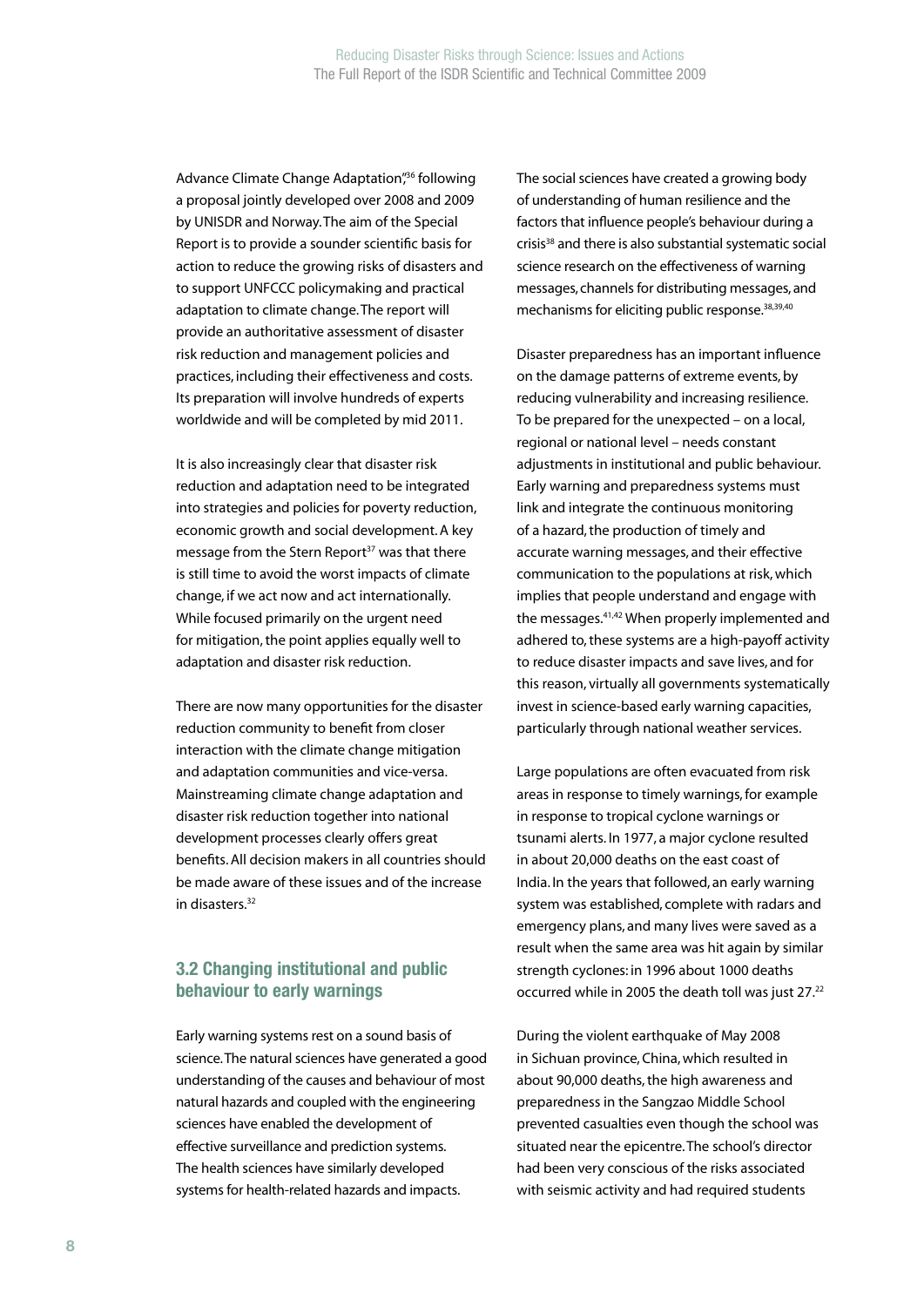and teachers to take part in regular drills. When the earthquake struck, students and teachers evacuated according to well-rehearsed instructions. Some 1500 people gathered in the playground within 2.5 minutes. Nobody was injured. This illustrates the value of closely linking science-based knowledge with public awareness and practical preparedness action. Scientific methods to predict specific earthquakes are currently not available, so public warning systems are not possible. However, in Japan, anticipated ground accelerations across the country are estimated immediately after the occurrence of a large earthquake, allowing automated warning services to halt critical facilities such as electric trains within seconds before the wave of ground movement reaches them.

The early warning and preparedness systems in place in the region of Kobe, Japan provide an example of the successful integration of multi-disciplinary science, policy-making and implementation. After the Kobe earthquake of 1995, a sophisticated system of seismic sensors was put in place. A programme for close collaboration between earth scientists, engineers and social scientists was developed, and risk assessments and public education programmes were undertaken. The result is an early warning network which is further strengthened by high levels of awareness and preparedness of the population.<sup>24</sup> Schools are particularly involved in the system, both as a means of protecting pupils and as a way of educating families through their children.

Over the past decade, remote sensing has been used increasingly in the study of active volcanoes and their associated hazards. Now operational realtime satellite remote sensing systems can provide rapid assessment of volcanic activity levels and can potentially be used to derive crucial information for early warning and disaster prevention. It is likely that the use of satellite-based systems will be most beneficial for volcano monitoring in developing country regions and remote areas.<sup>23</sup>

Nevertheless, despite these successes, there is an overall concern that early warning systems have

not been comprehensively implemented and that for some hazards and for many potentially affected communities there are no warning systems in place at all.43 The Indian Ocean tsunami on 26 December 2004 tragically highlighted the situation, where the lack of technical warning systems and the lack of understanding on the part of the public about how to interpret environmental clues contributed to the hundreds of thousands of deaths and injuries.

Even where the science and technology is available and is being applied in warning systems, the warnings of particular events may not be effectively communicated, or adequately heeded or acted on, such as occurred during Hurricane Katrina. The failures during the 2007 British flooding, noted earlier, $29$  are troubling after decades of technological and communication research on early warnings.

Analysing these problems highlights a number of key contributing factors, as follows.

#### *Engaging the public, local institutions and support services*

Knowledge of human and institutional behaviour must inform the design of early warning systems. Providing warnings and distributing information alone is insufficient to change public behaviour and create the level of alertness and response necessary to avert disaster. People must understand the information and be able to translate what it means in their own particular circumstances.29 They must judge the warning to be credible and trust its source.<sup>44</sup> Furthermore, to a large extent people's response is a collective act, where they first discuss the meaning of a message with trusted others (family, friends or colleagues) before determining what action to take.<sup>45</sup> Effective communication engages its audience on the audience's own turf, in its language and taking local social networks into account—for example by holding public meetings in schools or local shops rather than in government buildings. An additional difficulty is that major hazard events are often relatively rare and their impact may seem far detached from everyday reality. Warnings and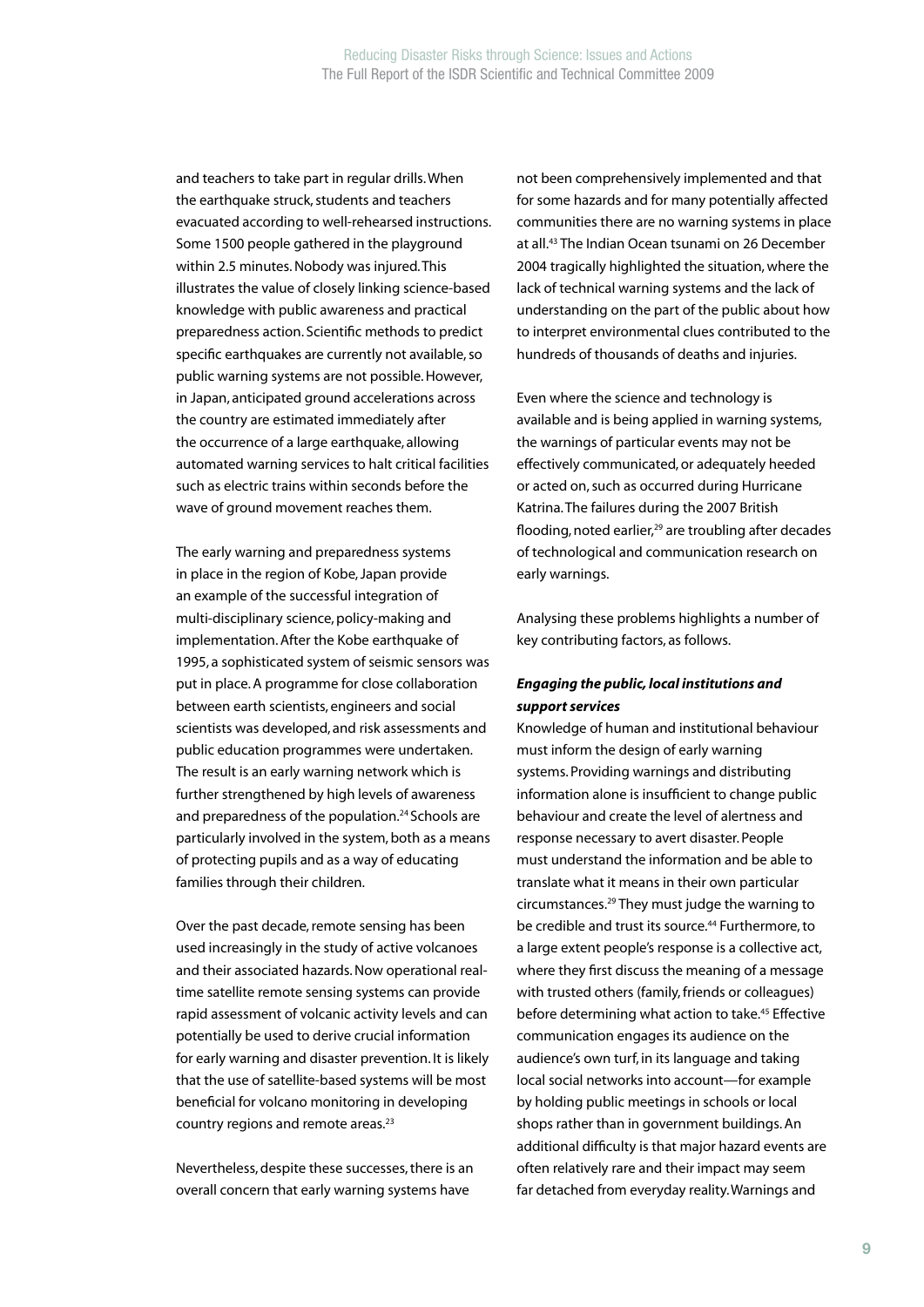preparedness information must enable people to perceive the potential event as real. Examples of successful communication methods have included using film records and practical demonstrations. In the Netherlands, dolls houses were plunged in pails of water during public meetings to demonstrate the effect of flooding.46

An effective early warning policy should begin by identifying the at-risk population and organizations, including minority groups who may not respond to mainstream communication routes and public and private community support services. The target audience, whether it be the general public or institutions, needs to be involved in the design of preparedness plans if these are to suit local circumstances and be acted upon. A continuous process of engagement and re-engagement is required for people to retain a sufficient level of knowledge and alertness over time. This process allows policy makers and technical experts to hear and consider local knowledge, community structure and leadership, and cultural behavioural patterns in planning for risk reduction. It also fosters a greater sense of personal relevance and ownership of the plans by individuals, communities and institutions, thereby leading to better adherence and follow up. Addressing all these aspects should be part of the disaster risk reduction agenda.

#### *Keeping pace with new communication technology*

Most of the research on warnings was undertaken before the introduction of cable television, the internet, and mobile phones. These technological innovations offer new ways of reaching affected populations but they have also complicated the warning and risk communication process,<sup>47</sup> turning the issue from the linear model that officials could tightly control through the dissemination of messages through a small number of media, to a market-based arena of competing and conflicting messages that no single official can control or monopolize. The new communication patterns and technologies must be understood and harnessed,

whilst retaining the trustworthiness of the source, to fashion the early warning systems of the future.

#### *Increased cooperation between science and policy*

The difficulties and examples discussed throughout this section highlight the importance of close collaboration between research, engineering and policy-making. Only when the three have been drawn together in the design and implementation of early warning systems have these been successful at provoking adequate responses and mitigating damage and casualties. The inclusion of the multiple disciplines of science in the design of warning systems is necessary to utilise the breadth of understanding of natural phenomena and human response which has now become available. Effective risk assessments should include the identification of all the populations and institutions that may become involved. For many natural hazards such as tropical cyclones and earthquakes, this also requires close regional cooperation. Scientists need to develop the capacity to explain the underlying complexity of early warning systems to policy makers. In turn, a strong and durable political commitment is required to support the implementation and updating of research findings.

#### **3.3 Incorporating knowledge of the wide health impacts of disasters**

Improving and protecting the world population's health and well-being is a prerequisite for achieving the Millennium Development Goals and the goals of the Hyogo Framework for Action. Natural hazards have greatest effect on the most vulnerable in the community: the poor, the children, the women and the elderly. There is a growing evidence base upon which we can improve our understanding of the health impacts associated with disasters.<sup>48</sup> What is now needed is continued support for multi-disciplinary research in this field coupled with efforts to translate knowledge into more effective policy and to bridge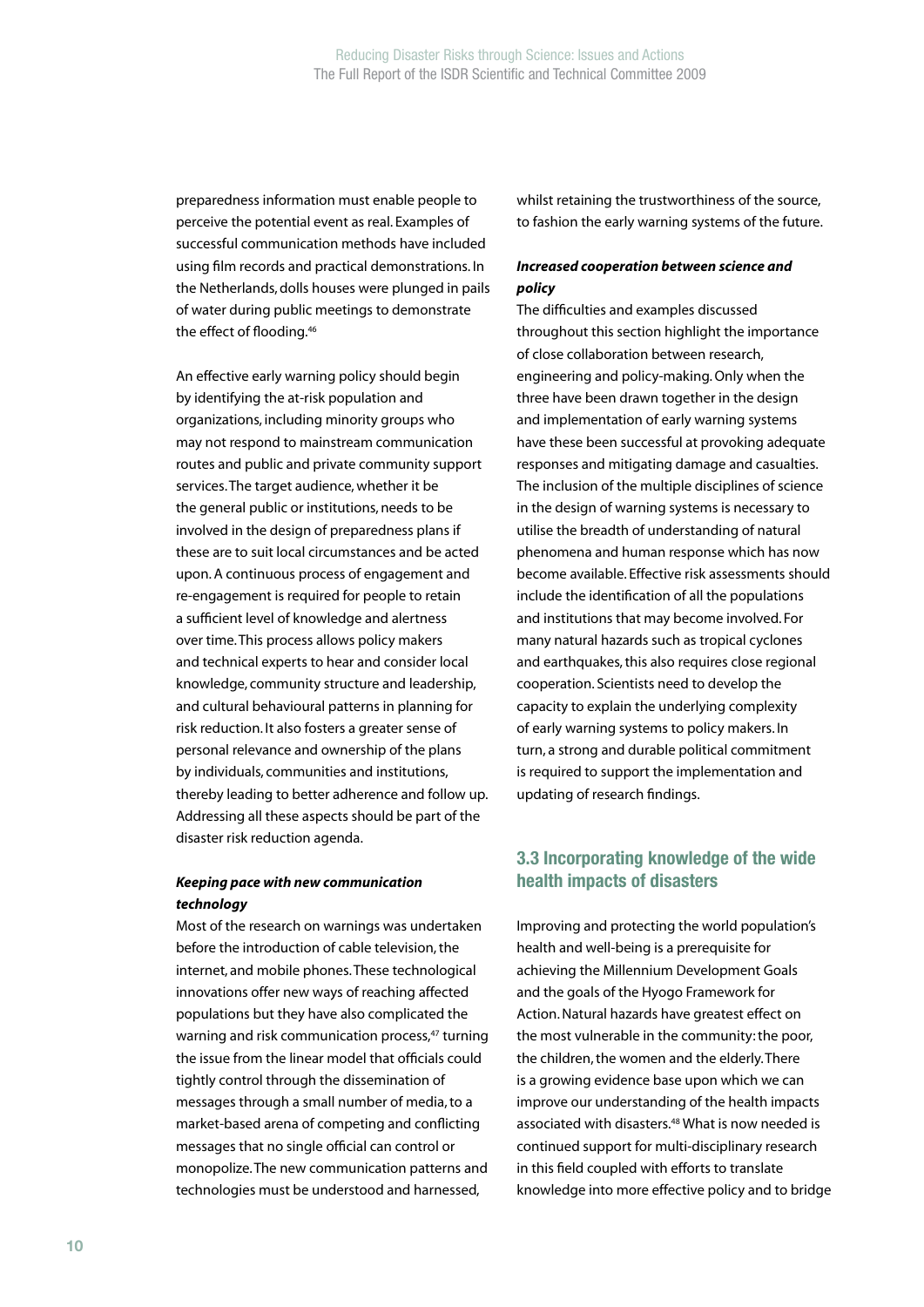the gaps between environmental, humanitarian, development and governmental actors.

Medical emergencies and the health impacts of a disaster are important and highly visible aspects of the relief phase. The immediate impact in terms of fatalities and casualties is often at the forefront of media coverage. The difficulties in delivering medical care in the context of damaged infrastructures and the coordination of interregional or international collaboration tend to take precedence in the emergency response. However the health impacts of disasters can continue well beyond this immediate stage. Disasters may destroy local health infrastructures, thereby restricting the system's future ability to provide care and impacting on a much wider population than those directly affected by the original event. For example, the distribution of maternity care in the southern region of Sri Lanka had to be reorganised after damage to one maternity hospital by the tsunami of December 2004. Although the hospital sustained only minor damage, many women had to be referred to other maternity services across the country for almost three years after the event.<sup>49</sup> An increased risk of epidemics of infectious diseases has been observed after large disasters, particularly flooding, and in situations where people are sheltered in crowded structures with lack of adequate sanitation. Damaged infrastructures put affected populations at increased risk of accidents and increase their vulnerability to the environment, as well as exacerbating poor health and pre-existing disease. Over half the fatalities following the 1998 ice storm in Quebec, Canada were due to burns from improvised heating or lighting devices, carbon monoxide poisoning from the use of generators or propane stoves indoors and hypothermia.50 Similar issues have been documented after most types of disaster.<sup>51</sup>

Additional long-term impacts may persist throughout and sometimes past the recovery phase. A study of the 1968 floods in Bristol,

United Kingdom found that deaths and hospital admissions during the 12 months after the flood were double among those whose homes had been affected by the flood.<sup>52</sup> However, few studies have examined such long-term health consequences of disasters and research results are sometimes inconsistent between studies.<sup>53</sup> Psychological health effects are also among the most long-term outcomes of disasters.<sup>54</sup> Although most people who experience distress during a disaster recover rapidly, a sub-set of people will progress to posttraumatic stress disorder, depression or other psychiatric conditions. There is also evidence that suicides and child abuse rise following disasters.<sup>55,56</sup> The health consequences of disasters may even be passed from one generation onto the next, particularly if they affect such fundamental needs as access to food. Studies of the Dutch famine in 1944-45 found that very poor nutrition can affect foetal growth and lead to an increased risk of diabetes in the offspring, implicating a generational effect.57,58

Yet our understanding of the long-term impacts of disasters on health remains minimal. A number of factors make this type of research difficult and resource-intensive: the difficulties in followingup displaced populations for a long time, the inability to plan ahead for a pre-post disaster comparison, and other factors and events that may confound the results. A better understanding of the long-term consequences of disasters is crucial to more effective preparedness and response. It would help focus limited resources on the more likely and consequential health outcomes. Continued support for research and collation of experience is important and is likely to yield the most results if undertaken within the context of a multi-disciplinary investigation of the causes and consequences of disasters.

There also needs to be a greater understanding among policy-makers and the disaster risk reduction professionals that the health impacts of a disaster can be much more wide-ranging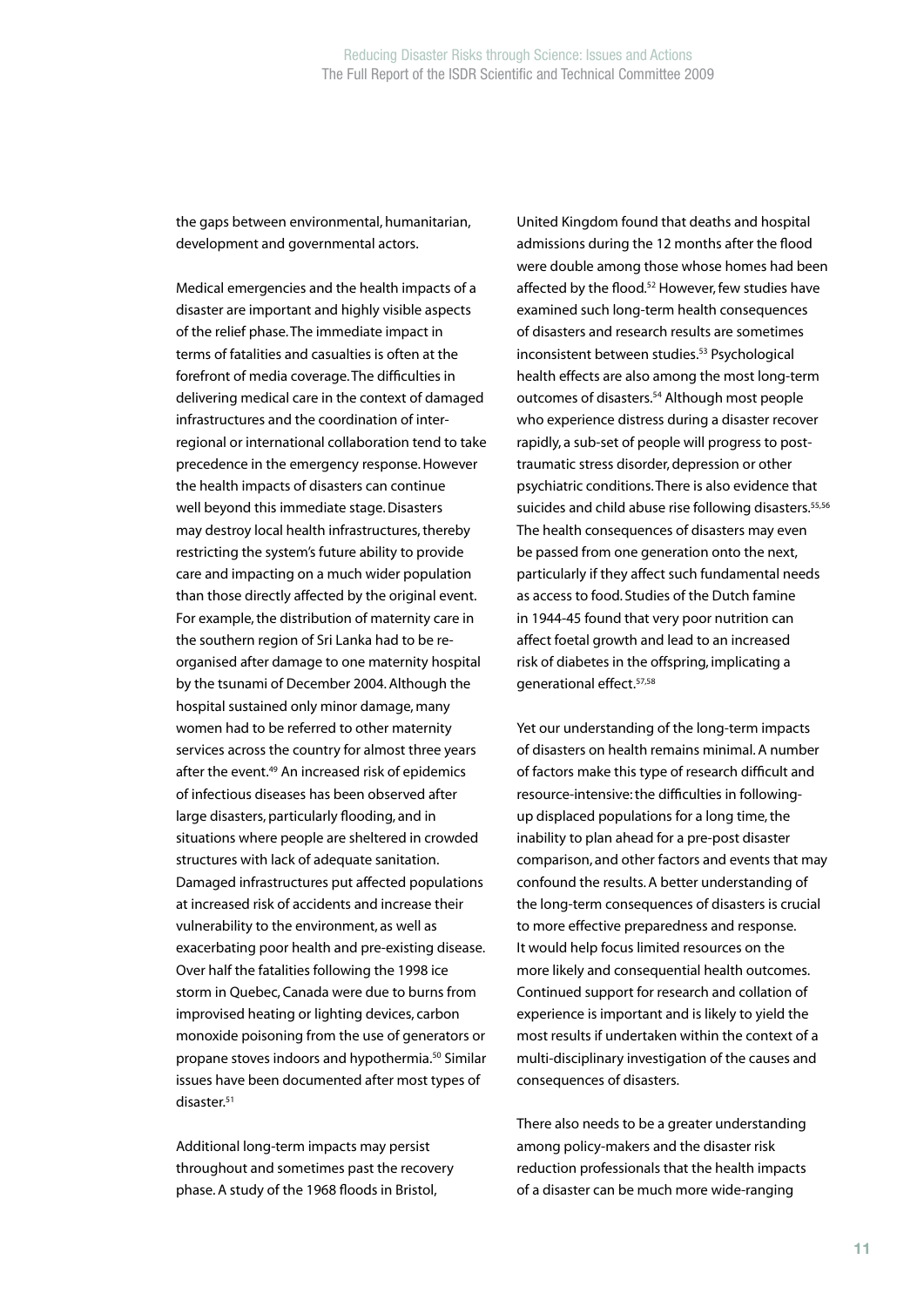than the initial response suggests. Much expertise and skills have already been developed to support the emergency medical response to disaster events. Further effort to take into account the whole breadth and longer timeframe of potential health impacts would improve preparedness and recovery, and could contribute to mitigating the total health, societal and economic burden of disaster events. The health and scientific community clearly has a role to play in disseminating our growing knowledge of the broad health impacts of disasters.

#### **3.4 Improving resilience to disasters through social and economic understanding**

As already noted, those with the least capacities and resources are the most affected by natural hazards. Underlying this disparity are wide gaps due to poverty and socio-cultural stratification in access to resources for risk avoidance and response. Social science research provides significant insights into the conditions that create such inequity in exposure and vulnerability. The socio-economic processes that lead to the establishment of the unsafe conditions that characterize vulnerable communities include both recent and old social, economic and political factors, and may arise locally or from remote sources.30 The analysis of such factors can help understand, for example, why people in cities of Andean countries expose themselves to landslides by building houses in steep ravines, and others throughout the world settle on the slopes of still-active volcanoes. Other key issues to consider in this context are how individual risk perception may be influenced by institutional, social and economic conditions, as well as the limitations which are imposed by poverty and lack of experience, weak governance and a setting dominated by short, rather than long-term, goals.<sup>59</sup> An important issue for planners and decision makers is to know the economic costs of ignoring risks and conversely of the various interventions needed to reduce risks.

Disaster risk assessments efforts involve the assessment of the natural hazards, the exposure of communities to the hazards and the vulnerability of the communities. The assessment of vulnerability, including the underlying factors that bring about such vulnerabilities and lead people to expose themselves to hazards, is a difficult and often neglected task that requires the specialist knowledge and skills of a range of social sciences.

Understanding vulnerability is all the more important in the context of a fundamental change in the process by which communities are now expected to recover from disasters. Traditionally, disaster recovery focused upon returning the impacted community to the pre-disaster status quo. Now, the focus is increasingly upon resilience and the inclusion of mitigation measures into the recovery process to enhance sustainable disaster recovery.<sup>21</sup> Important resources inherent in local resilience include economic resources, political empowerment, organizational capability, social capital, local knowledge and expertise, and community cohesion.12 The recovery process must include a range of mitigation measures, and leverage resources, local capacity-building, identification of local needs and a strong commitment from external agents to provide resources to meet local demands.

The world's growing population and expanding urbanization greatly aggravate the risks of future disasters. Currently, half the world's population live in urban areas, and by 2050, the figure is expected to be about 70 percent; the urban areas of the world are expected to absorb virtually all the population growth over the next four decades, while at the same time drawing in some of the rural population.17 Cities and towns in Asia and Africa are projected to register the biggest growth, resulting in 27 mega-cities with at least 10 million populations by the mid-century, compared with 19 today.60 While planning and managing a mega-city may be an almost insurmountable challenge for many countries, the basic guidelines for reducing urban risks should be pursued by city governments as a priority. The Hyogo Framework of Action provides the principles involved in summary form.

A number of factors accentuate the vulnerability of cities to natural hazards. The concentration of a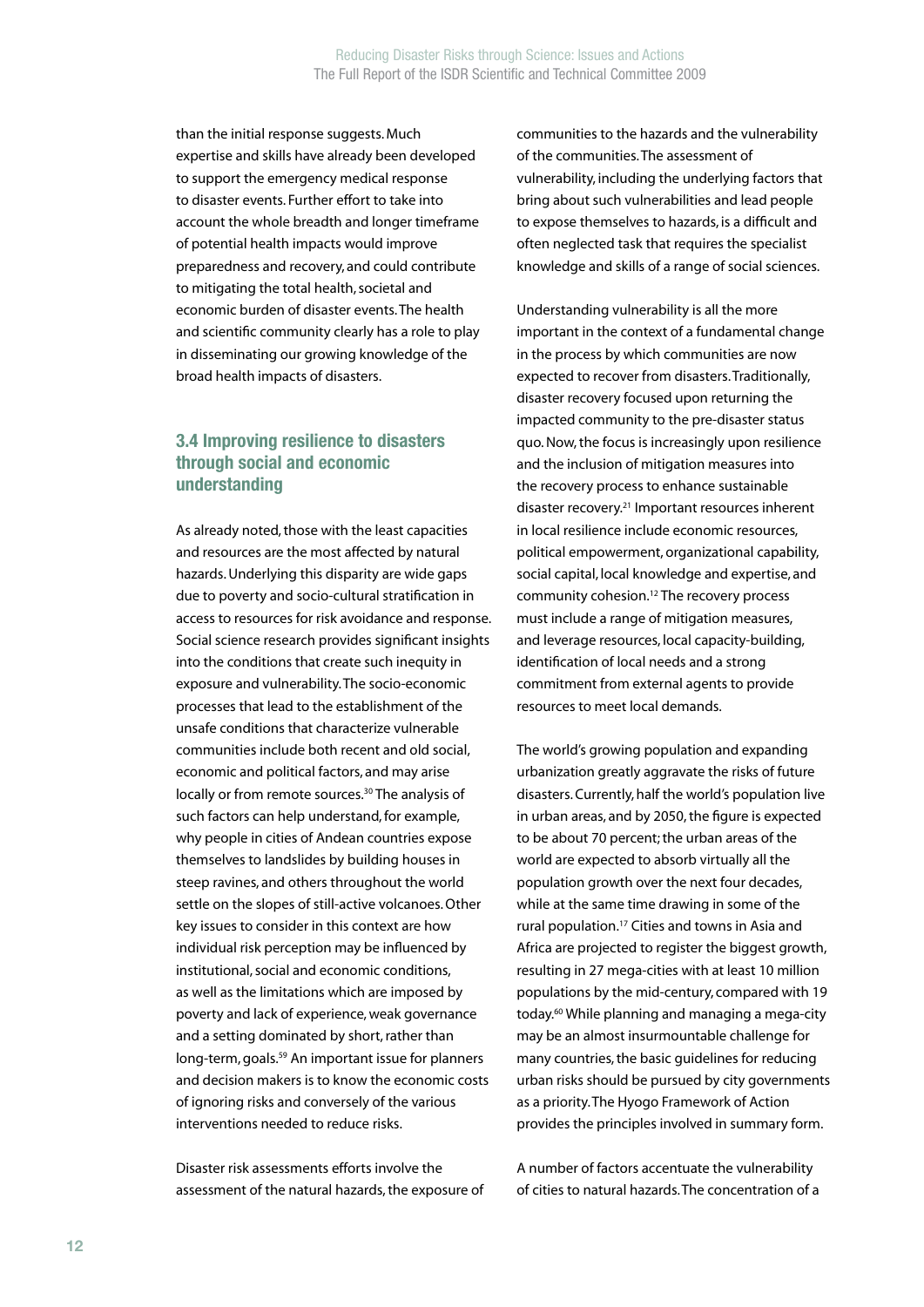large population increases the scale of exposure to the hazards present. The suitability of local building design, urban planning and infrastructures to the environment will affect local resilience. Areas of impoverished and unplanned growth may be particularly vulnerable to flooding, storm damage and fire. Concentrated infrastructures pose potential risks of systemic failure to systems for transport, energy supply and communications.

New and improved strategies and methods are needed to address the variety of risks that face rapidly expanding urban areas. This includes the more intensive use of scientific information in planning and management, and the development of monitoring and early warning systems tailored to growing and emerging urban areas. Disasterprone and economically developed countries usually already have such systems in place, as is the case in Japan where the probability of earthquakes hitting major urban centres in the next thirty years is closely studied and estimated<sup>7,61</sup> and the development and application of technologies for seismic resistant construction is accorded high importance. To reduce the impact of disasters worldwide, such strategies and resources need to

be more effectively shared with developing regions as well.

Important contributions to preparedness and monitoring can be expected from the global use of geographic information systems (GIS). These can provide significant information about the likely resilience of a particular topography to hazards such as landslides, earthquakes and flooding, and are increasingly used by local authorities for the management of land uses and natural resources. They are most effective when combining remote methods, using satellite or aircraft-based imagery, and local knowledge and data, especially for urban conditions. There is increasing recognition that GIS applications and associated observational data sets must encompass developing regions of the world and new urban areas. The Global Earth Observation System of Systems (GEOSS) for example aims to coordinate global GIS space-based applications and share the knowledge with all nations.<sup>62</sup> The global development of earth observation methods will increase the capacity of science and engineering to inform policy, urban and rural planning, natural resource management and protection, and the enhancement of early warning systems.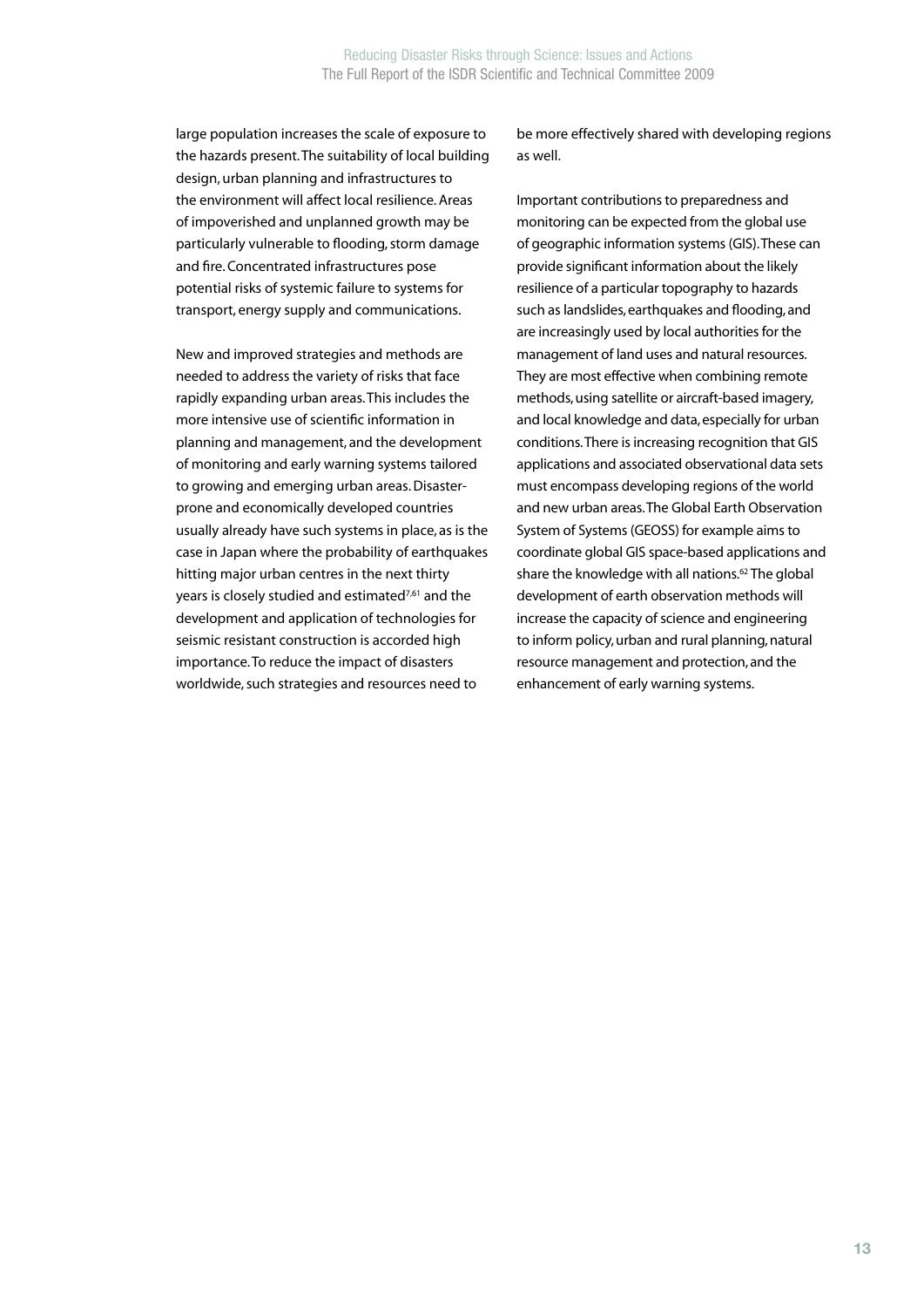### **Section 4: Achieving a more effective interplay of science, technology and policy**

#### **4.1 Better integration of science and technology into policy**

Disaster risk reduction calls for strategic planning and implementation as well as technical and scientific expertise. It sits at the interface of policymaking, engineering and scientific research, and requires a close and continuous exchange among these in order to provide effective and durable solutions. The December 2004 Indian Ocean tsunami and Hurricane Katrina remind us of the catastrophic consequences that can ensue when scientific and technical findings are not transferred into policies and actions. Conversely, there are also many good examples of policy processes assimilating scientific knowledge, such as recent land-use legislation in Germany that requires planners to incorporate mitigation measures in flood plains.<sup>63</sup>

Enhanced integration of science, engineering and policy-making requires efforts on the part of all involved to facilitate the translation of technical expertise into socially acceptable and sustainable practical solutions. The challenge must be understood as bridging the gap between the wider scientific community and the sphere of policy-making. The scientific community has diverse realms, including the "hard" natural sciences, the "soft" social sciences and "applied" fields such as engineering and health. Within the sphere of policy-making, various organisations and perspectives coexist, including international, national and local governmental bodies and influential non-governmental organisations, with diverse responsibilities and areas of knowledge.

The disaster risk reduction agenda is closely tied in with population security concerns, with large economic, social and health burdens at stake. Improving our ability to mitigate the risks associated with natural hazards responds to basic societal needs for the security of persons and goods and well-being. Furthermore, as discussed

previously, vulnerability to natural hazards correlates with levels of development, with a potential vicious circle in which those developing regions that are most vulnerable are often hit with the greatest impact. A better integration of scientific knowledge and adapted solutions to disaster mitigation strategies will therefore strengthen national and regional capacity to work towards the Millennium Development Goals. This will become increasingly important as our environment becomes modified and threatened by climate change.

A closer integration of science and technology into preparedness and recovery strategies will pay dividends. This will require political interest and commitment to reduce risk, and greater coordination among the relevant ministries, civil society and UN organizations and structures, particular among those concerned with longterm development, technical risk matters, and humanitarian response, and should build upon the achievements of the ISDR system.

A key requirement is to develop a greater understanding among decision-makers of the breadth of physical and social factors that influence disaster risk, population behaviour and the potential success of risk reduction policies. For example, the most technologically sophisticated early warning system will be ineffective if the local population is not adequately engaged in the preparedness process. Necessary understandings and commitment must be shared at all levels of government, international, national and local, if well-informed policies and legislation are to trickle down into sustained action on the ground and the implementation of best practice.

As one example, local planning authorities need to understand and trust the technically specific guidance on construction if buildings in flood plains and seismic areas are to be suitably designed. Scientific and technical information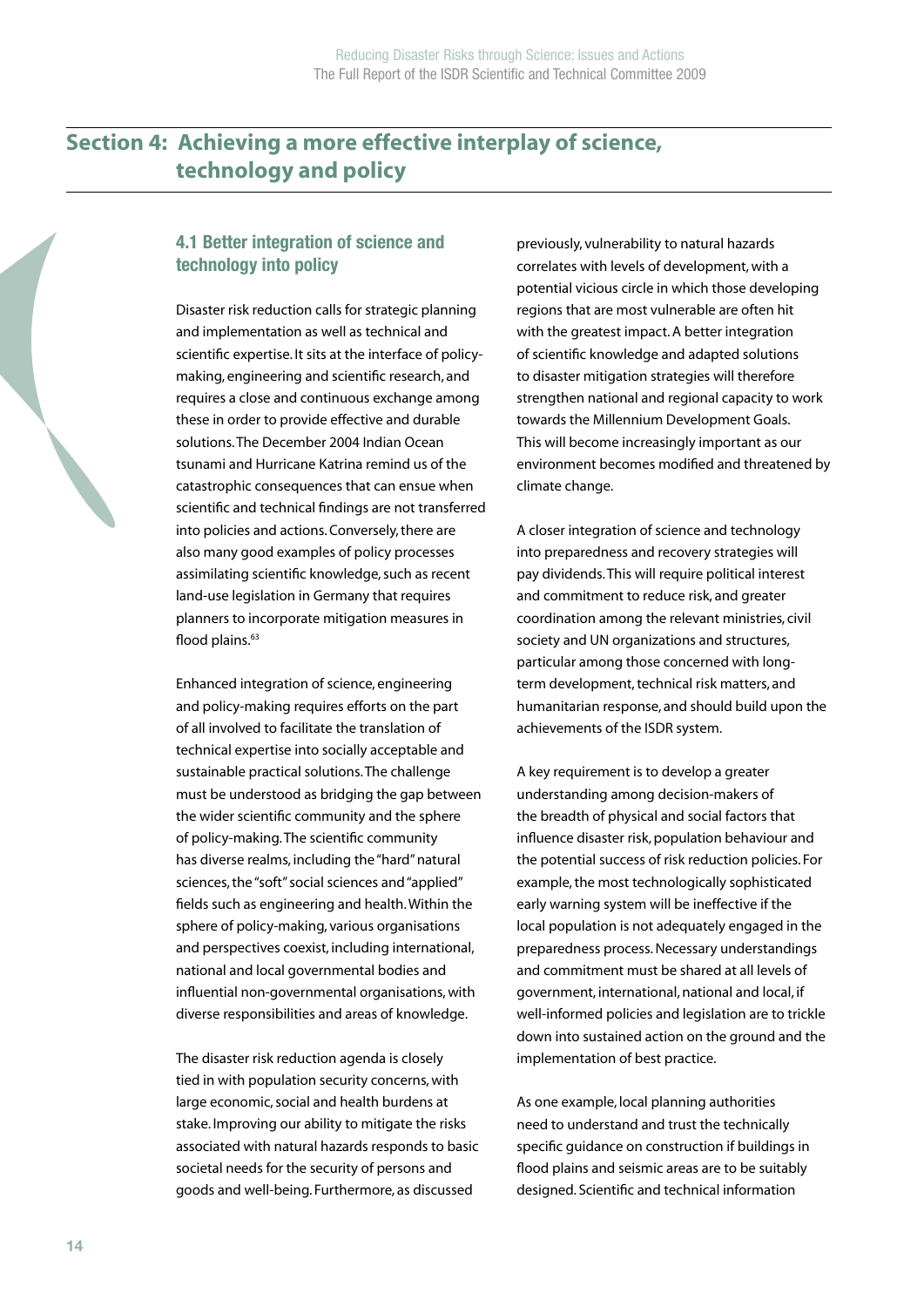allows the production of robust risk assessments, and the private insurance sector is an important user of such information. However, too often risk data are not made use of or adequately incorporated into development planning, and where hazard maps do exist there can be gaps in their use to elaborate or update land-use norms and building codes.

A core challenge for the scientific community lies in becoming more successful at contributing its expertise outside its immediate world of science and technology. The style, language and complexity of scientific writings are well-recognised stumbling blocks for the implementation of scientific knowledge by a lay audience. To overcome this difficulty, the onus is largely on the scientific community to take steps to communicate results and guidance in the form of simplified, feasible, affordable and sociallyacceptable solutions that respond to people's needs. The uptake of guidelines will remain low if users cannot understand the information or perceive its relevance to their own situation. There are many good examples of popularisation of scientific knowledge, such as joint efforts by the seismological community and civil engineers to produce understandable building codes. Further effort is required to adapt them to different social, economic and cultural contexts, however. With regard to earthquakes, for example, there is a need to adapt building guidance for use in lowerincome settings, and particularly in the building of affordable private housing in developing countries.

The scientific community may also need to innovate and diversify the pathways it uses to communicate expert advice. The traditional publication of results in scientific journals is not designed to reach a wide audience. There needs to be further engagement of scientific and technical experts into policy-making bodies, so that strategic planning may directly benefit from the latest knowledge. This may require a shift in perception and priorities for scientists, and efforts to develop specialist intermediaries or interlocutors, with

training and support to acquire new sets of communication and advocacy skills.

Public awareness-raising campaigns and education activities at both school and university levels offer important channels for communicating scientific and technical knowledge on disasters and their causes. This implies an increased familiarity with the various media and education methods, and working towards a greater understanding of what people want and need and what they are willing to adapt to. It can in return generate greater trust and engagement from the public in science-based systems and regulations. Similarly, the media can play a valuable role in providing the public with accessible and well-informed information about disasters and disaster risk reduction, especially at times of major disaster events.<sup>64</sup> The World Wide Web in particular is developing rapidly as an information and communication resource for the public.

#### **4.2 Greater interaction among the scientific and technical disciplines**

Effective routes to disaster risk reduction require diverse means and expertise, with the different fields of science joining forces to produce well-suited solutions to risk-related problems. This is not just a matter of developing trans-disciplinary processes among the natural sciences and engineering, but also of fully incorporating the insights and methodology of social sciences and humanities into problem-solving approaches. We can view natural science as the bellwether indicating the risk of specific hazards and the scope and direction of related technologies, and thus providing the prospects and hope for avoiding, minimizing or overcoming the risk. The social sciences provide the perspective and methods to understand human behaviour in response to risk and the use or rejection of technology, while the humanities provide means for engaging people in new narratives and images of better practice. Applied research fields, such as associated with the health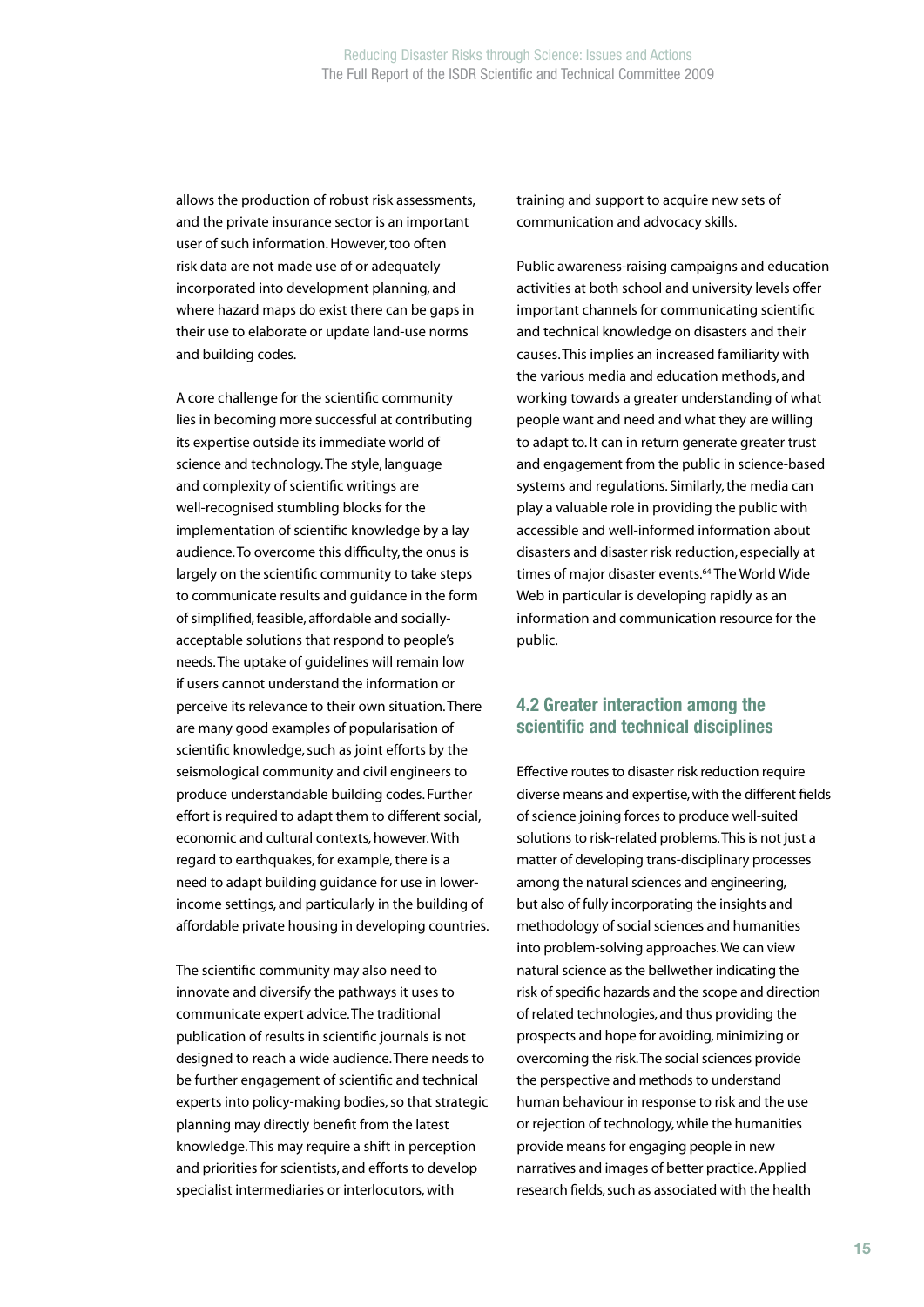and engineering sciences, add a sound grounding in tried-and-tested best practice to practical solutions for mitigation, preparedness and response.

Greater interplay between scientific disciplines can also help create the wider and longer view that is often the key to sustainable solutions. At times, for example, the solution to one hazard may help solve—or worsen—the problems of another. For example, during Cyclone Nargis in 2008, Myanmar benefited from the upgraded meteorological communications systems that had been installed for tsunami early warning purposes following the 2004 Indian Ocean tsunami. Countries such as Jamaica that suffer both from earthquakes and cyclones provide another example. In earthquake zones, houses should be designed with light roofs, so that damage is less likely under seismic shaking. However, in tropical cyclone regions, buildings with heavy roofs behave better in strong winds than those with light roofs. Here, advice from seismologists, meteorologists and engineers needs to be integrated in order to provide suitable compromise solutions.

Multidisciplinary collaboration will enhance all aspects of disaster risk reduction. A fully-informed hazard risk assessment, for example, must include a holistic analysis of the hazard, the risk and on-site vulnerability, requiring input from natural sciences, mathematical modelling, engineering, socioeconomics, health sciences and others. Designing and updating early warning systems requires an understanding not only of the natural hazard, but also of local social conditions and population behaviour. Similarly diverse inputs are required to design and implement successful emergency plans and effective recovery programmes.

#### **4.3 Promoting greater international collaboration**

Natural hazards and associated disasters do not respect political boundaries. They often have direct or indirect impacts on several different

countries at the same time, calling for international collaboration for preparedness, response and recovery. In this context, international cooperation on natural hazard monitoring and characterization, common data and alert systems and capacity development is important. It can engender more effective solutions, reduce duplication and promote the transfer of resources and know-how across political and economic boundaries. It is particularly necessary for early warning systems, such as those for weather hazards coordinated by the World Meteorological Organization and for tsunami hazards coordinated by UNESCO's Intergovernmental Oceanographic Commission.

Natural hazards remain inadequately studied in many regions, particularly in the developing world where lack of capacity and resources hinder local efforts. Many countries, for example, do not have adequate ground-based observations systems to be able to study, predict and anticipate the hazards they are exposed to. Lack of baseline information is particularly of concern where departure from baseline behaviour is the means to signal the onset of an event (e.g. a volcanic eruption). For example, the explosive histories of just one-fifth of all volcanoes in the world are documented, and very few outside the developed world are systematically monitored. Mount Cameroon, for example, Africa's largest volcano, has no seismic network. Intraregional and global data gathering and scientific cooperation is therefore a basic priority for disaster risk research and preparedness. International scientific networks can also serve as the conduit for the transfer and adaptation of knowledge and technology from rich to moderate-income and lower-income countries.

International scientific networks can also facilitate the transfer of experience and lessons learned between different regions that are exposed to similar hazards. Sharing experience in this way can be particularly valuable in the case of very rare events. Stable continental earthquakes, such as those which occurred in New Madrid, USA in 1811- 1812, provide a good example. They are unlikely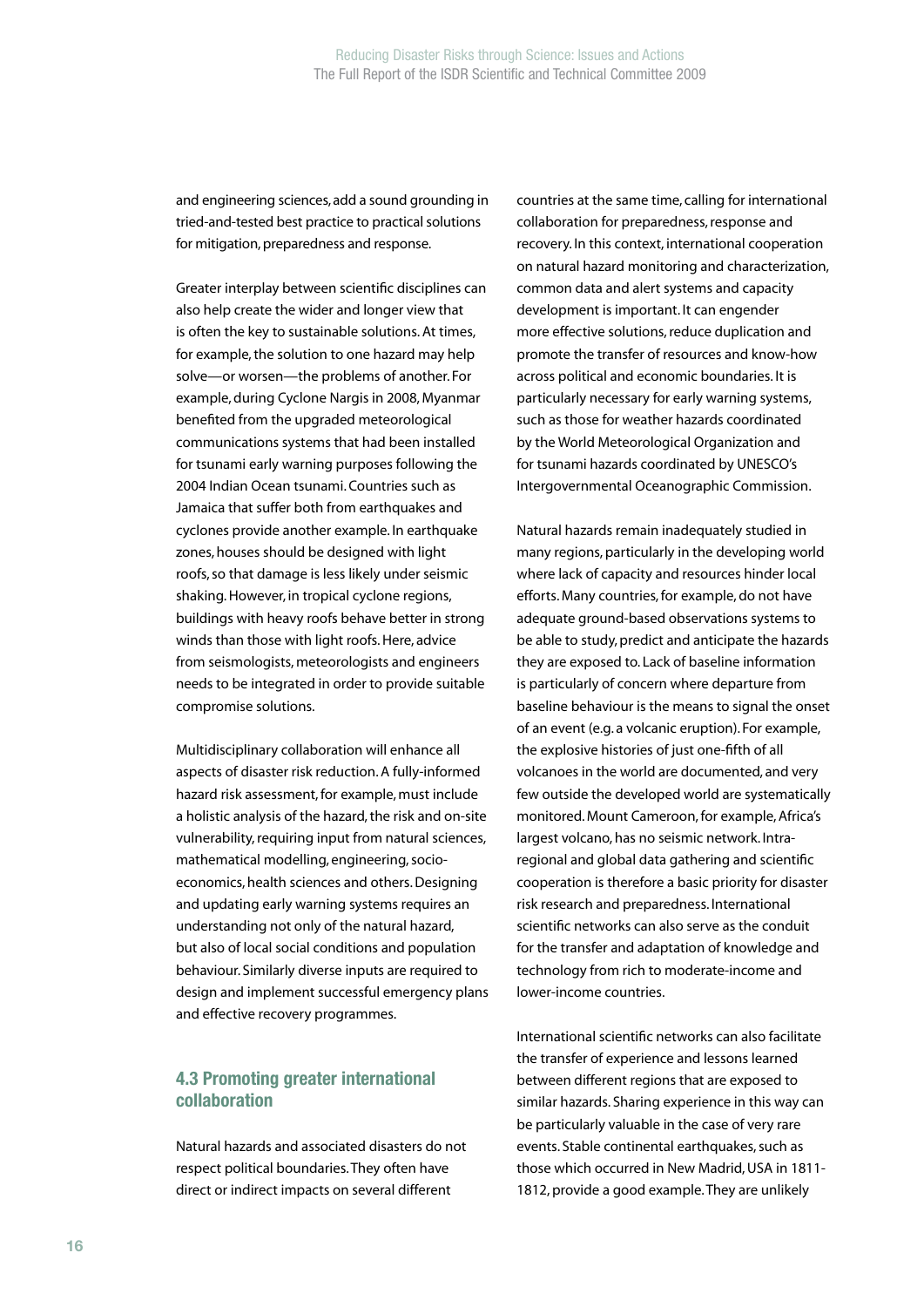to re-occur in the same area for several hundreds of years, but may occur in other parts of the world. Rather than lose the knowledge gained after the event, lessons learned should be shared with other susceptible regions.

In response to the challenges described above, a new international, multidisciplinary programme "Integrated Research on Disaster Risk: addressing the challenge of natural and human-induced environmental hazards"6 has been established by the International Council for Science (ICSU) with the co-sponsorship of the International Social Science Council (ISSC) and the UNISDR. This will build upon, complement and extend existing scientific research programmes to provide the capacity at all levels and in all geographical contexts for addressing hazards and making informed decisions on actions to reduce their impacts. The programme will facilitate collaboration between global partners in research, including: the World Climate Research Programme; the World Weather Research Programme; the International Human Dimensions Programme on Global Environmental Change and its Integrated Risk Governance Project;<sup>65</sup> intra-regional and global scientific networks and global capacity building programmes similar to START (the global change SysTem for Analysis, Research and Training);<sup>66</sup> and programmes for globally integrated observation systems, especially those seeking to improve coverage of the developing world, such as through the work of the Group on Earth Observations.<sup>62</sup> Given the evidence of increasing disaster risk, and the growing demand for sound methods to deal with and reduce disaster risk, these programmes and their coordination will become increasingly important foundations for informed cost-effective action in the future.

#### **4.4 Capacity development**

Many regions of the world still lag far behind in terms of provision of information and services required for disaster risk reduction, and as a result

their prospects for sustainable development will remain constrained. Most critical is the lack of capacity in terms of human, institutional and material resources for a range of disaster reduction needs, including identifying hazards, exposure levels and vulnerabilities and thereby characterizing risk, as well as integrating this information into national and regional development goals, informing the public, and developing risk reduction programmes. The expertise and potential roles of scientific institutions in developing countries are often not well recognised or supported, either within national priority setting or by international agencies, yet it is these institutions, such as universities, geophysical, agricultural and health institutes, and meteorological services, that nurture and develop the essential bases of local knowledge for disaster risk reduction and that are, or can be, the most effective advisors and communicators with the local communities.

With the global increase in the number of disaster events and the threat of growing climate change impacts, there is an urgent need for a careful assessment and mapping of the existing capacities for all aspects of disaster risk reduction. This would determine the strengths and weaknesses in respect to different hazards in different geographic locations and social systems, and the different scientific, technical and operational capacities. It would also facilitate learning from past and ongoing capacity-building efforts and how these have been linked to national development agendas, regional collaborations and international programmes for disasters. The abovementioned START network is an example of human and institutional capacity development that is focused on developing local human capacities in scientific and technical fields to support sustainable development in developing countries, and could provide an appropriate model for building related capacities in disaster risk reduction.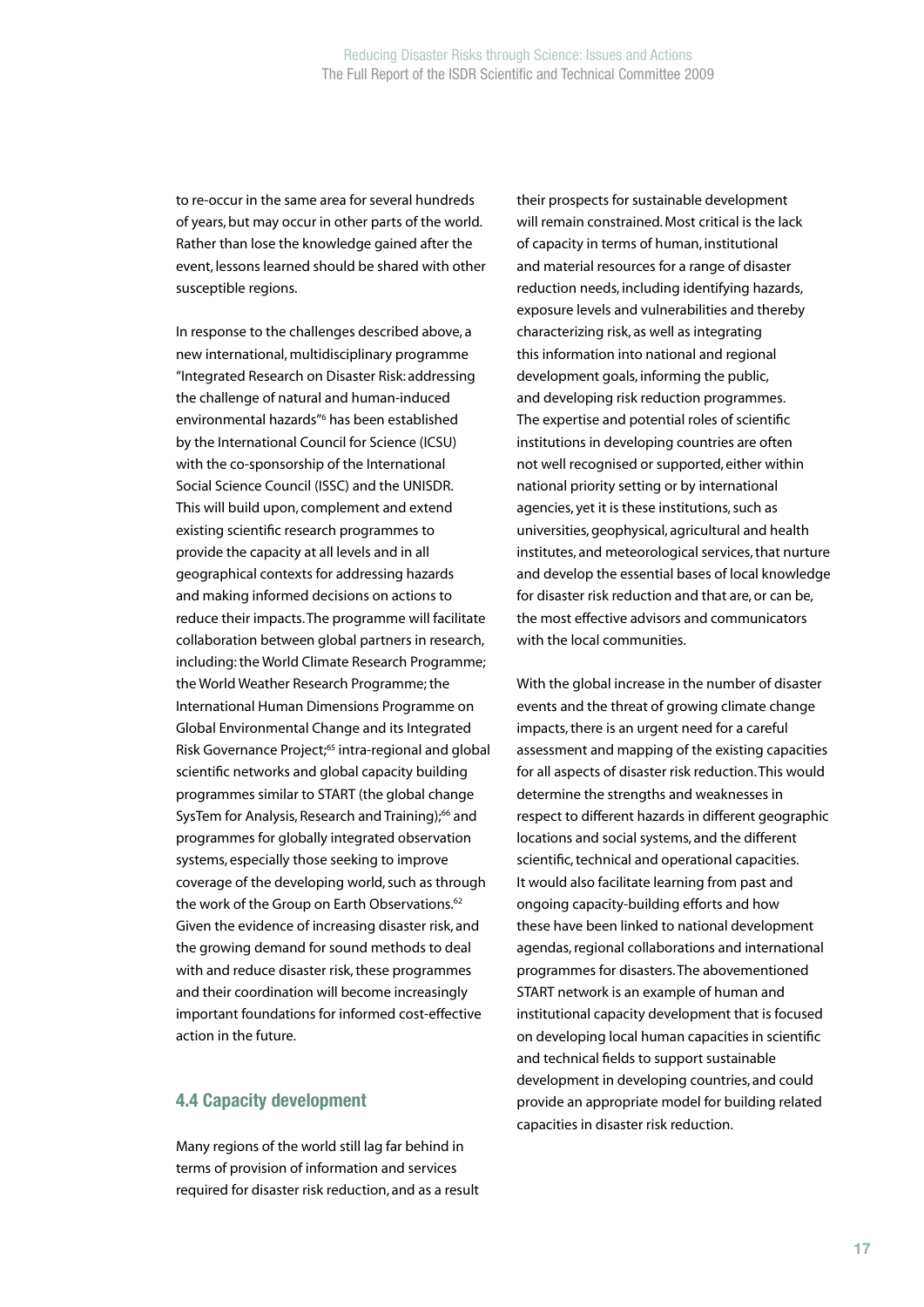#### **Section 5: Recommendations**

Following the considerations above, the Scientific and Technical Committee makes the following recommendations. Relevant parties, particularly within the scientific and technical fields, are encouraged to translate these into concrete actions within their areas of mandate.

#### *(i) Promote knowledge into action*

Greater priority should be put on sharing and disseminating scientific information and translating it into practical methods that can readily be integrated into policies, regulations and implementation plans concerning disaster risk reduction. Education on all levels, comprehensive knowledge management, and greater involvement of science in public awareness-raising and education campaigns should be strengthened. Specific innovations should be developed to facilitate the incorporation of science inputs in policymaking.

#### *(ii) Use a problem-solving approach that integrates all hazards and disciplines*

An holistic, all-hazards, risk-based, problemsolving approach should be used to address the multi-factoral nature of disaster risk and disaster risk reduction and to achieve improved solutions and betteroptimised use of resources. This requires the collaboration of all stakeholders, including suitable representatives of governmental institutions, scientific and technical specialists and members of the communities at risk. Knowledge sharing and collaboration between disciplines and sectors should be made a central feature of the approach, in order to guide scientific research, to make knowledge available for faster implementation, to bridge the various gaps between risks, disciplines, and stakeholders, and to support education and training and information dissemination and media communication.

#### *(iii) Support systematic science programmes*

Systematic programmes of scientific research, observations and capacity building should be supported at national, regional and international levels to address current problems and emerging risks such as are identified in this report. The international Integrated Research on Disaster Risk (IRDR) Programme,<sup>6</sup> which is co-sponsored by ICSU, ISSC, and UNISDR, provides a new and important framework for global collaboration. The ISDR Scientific and Technical Committee should provide strategic guidance on research needs for disaster risk reduction and oversight of progress.

#### *(iv) Guide good practice in scientific and technical aspects of disaster risk reduction*

The ISDR Scientific and Technical Committee should be strengthened to serve as a neutral, credible international resource to support practitioners at all levels, from local through national to international levels, by overseeing the collection, vetting and publicising of information on good practices carried out on the basis of sound science and up-todate scientific and technological knowledge, as well as on those inadequate practices or concepts that may be hindering progress. The Committee should further develop its recommendations for follow-up on the areas of concern highlighted in the present report, including on the themes of disaster risk reduction and climate change adaptation, preparedness and early warning systems, health impacts of disasters, and the association of disaster risk and socioeconomic factors.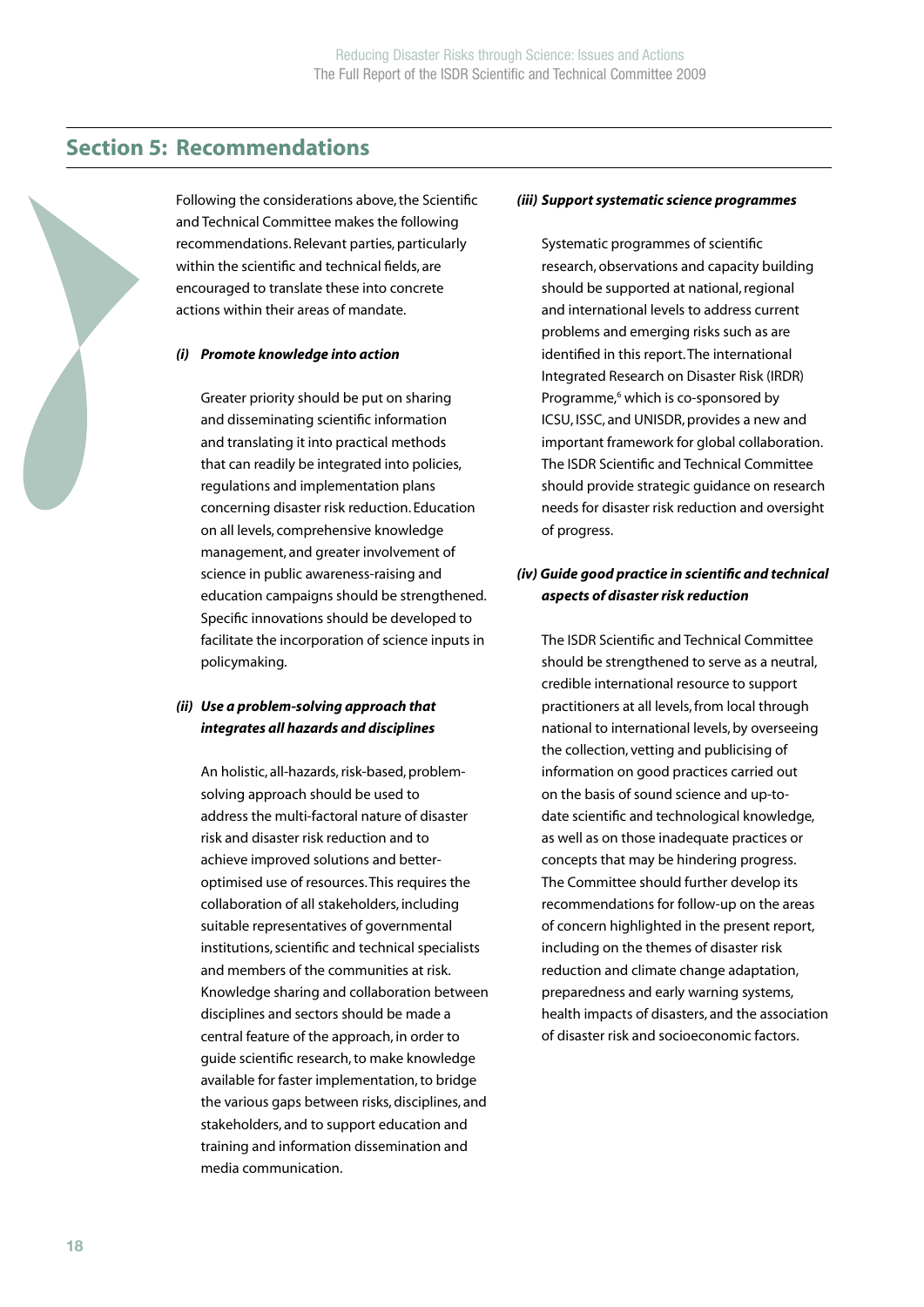#### **References**

1 See http://www.unisdr.org/eng/media-room/press-release/2009/pr-2009-01-disaster-figures-2008. pdf. Disaster statistics and summaries are available from (i) Centre for Research on the Epidemiology of Disasters (CRED), on website at http://www.cred.be (ii) Munich Reinsurance, on website at http://www.munichre.com/en/ts/geo\_risks/natcatservice/ default.aspx

(iii) UNISDR, on website at http://www.unisdr.org/disaster-statistics/introduction.htm (All accessed 14 May 2009.)

- 2 UNISDR (2008), International Strategy for Disaster Reduction Scientific and Technical Committee, *Report of the First Meeting, Paris, 31 January - 1 February 2008*. UNISDR, Geneva, 14pp.
- 3 United Nations (2009). *2009 Global assessment report on disaster risk reduction: risk and poverty in a changing climate*, UNISDR, Geneva, 207 pp. Summary on website at http://www.preventionweb.net/ english/professional/news/v.php?id=9425 Full report on website at

http://www.preventionweb.net/english/hyogo/gar/report/index.php?id=9413&pid:36&pil:1, http:// www.preventionweb.net/english/hyogo/gar/?pid:3&pil:1 (All accessed 18 May 2009).

- 4 IPCC (2007). *Summary for Policymakers*. In: *Climate Change 2007: The Physical Science Basis*. Contribution of Working Group I to the Fourth Assessment Report of the Intergovernmental Panel on Climate Change (Solomon S, Qin D, Manning M, Marquis M, Averyt K, Tignor MMB, Miller HL and Chen Z, eds.). Cambridge University Press, Cambridge and New York, p1-18.
- 5 IPCC (2009). *IPCC To Prepare Report on Extreme Events and Disasters*, Press statement by the Intergovernmental Panel on Climate Change, 23rd April 2009. On website at http://www.ipcc.ch/pdf/ pressreleases/ipcc\_pr\_antalya\_april\_2009.pdf. (Accessed 9 May 2009).
- 6 International Council for Science (2008). *A Science Plan for Integrated Research on Disaster Risk: Addressing the challenge of natural and human-induced environmental hazards*. On website at http:// www.icsu.org/Gestion/img/ICSU\_DOC\_DOWNLOAD/2121\_DD\_FILE\_Hazard\_report.pdf (Accessed on 4 April 2009).
- 7 Hamada M (2007). *Creation of Safe and Secure Society against Global Change of Natural Disasters A Special Task Committee of the Science Council of Japan*. At Workshop on Construction of Secure and Safe Society against Global Changes of Natural Disasters, Okinawa, 15 June 2007. On website at http://www.scj.go.jp/ja/info/kohyo/pdf/kohyo-20-t38-4e.pdf (Accessed 14 April 2009).
- 8 World Meteorological Organization (2006). Interview with Sir David King, April 2006. *WMO Bulletin*, 55 (2), 76. On website at http://www.wmo.int/pages/publications/bulletin\_en/interviews/sirking\_en.html (Accessed on 10 August 2009).
- 9 UNISDR (2009). *2009 UNISDR Terminology on Disaster Risk Reduction*. Available in the five UN languages on website at http://www.unisdr.org/eng/terminology/terminology-2009-eng.html (Accessed on 1 June 2009). NOTE: The definition of "disaster" is accompanied by the following explanatory comment: "*Disasters are often described as a result of the combination of: the exposure to a hazard; the conditions of vulnerability that are present; and insufficient capacity or measures to reduce or cope with the potential negative consequences. Disaster impacts may include loss of life, injury, disease and other negative effects on human physical, mental and social well-being, together with damage to property, destruction of assets, loss of services, social and economic disruption and environmental degradation".*
- 10 United Nations (2005). *Hyogo Framework for Action 2005-2015: Building the Resilience of Nations and Communities to Disasters*. World Conference on Disaster Reduction 18-22 January 2005, Kobe, Hyogo, Japan. On website at http://www.unisdr.org/eng/hfa/docs/Hyogo-framework-for-action-english.pdf (Accessed on 14 March 2009).
- 11 United Nations (2008). *The Millennium Development Goals Report 2008*. United Nations, New York.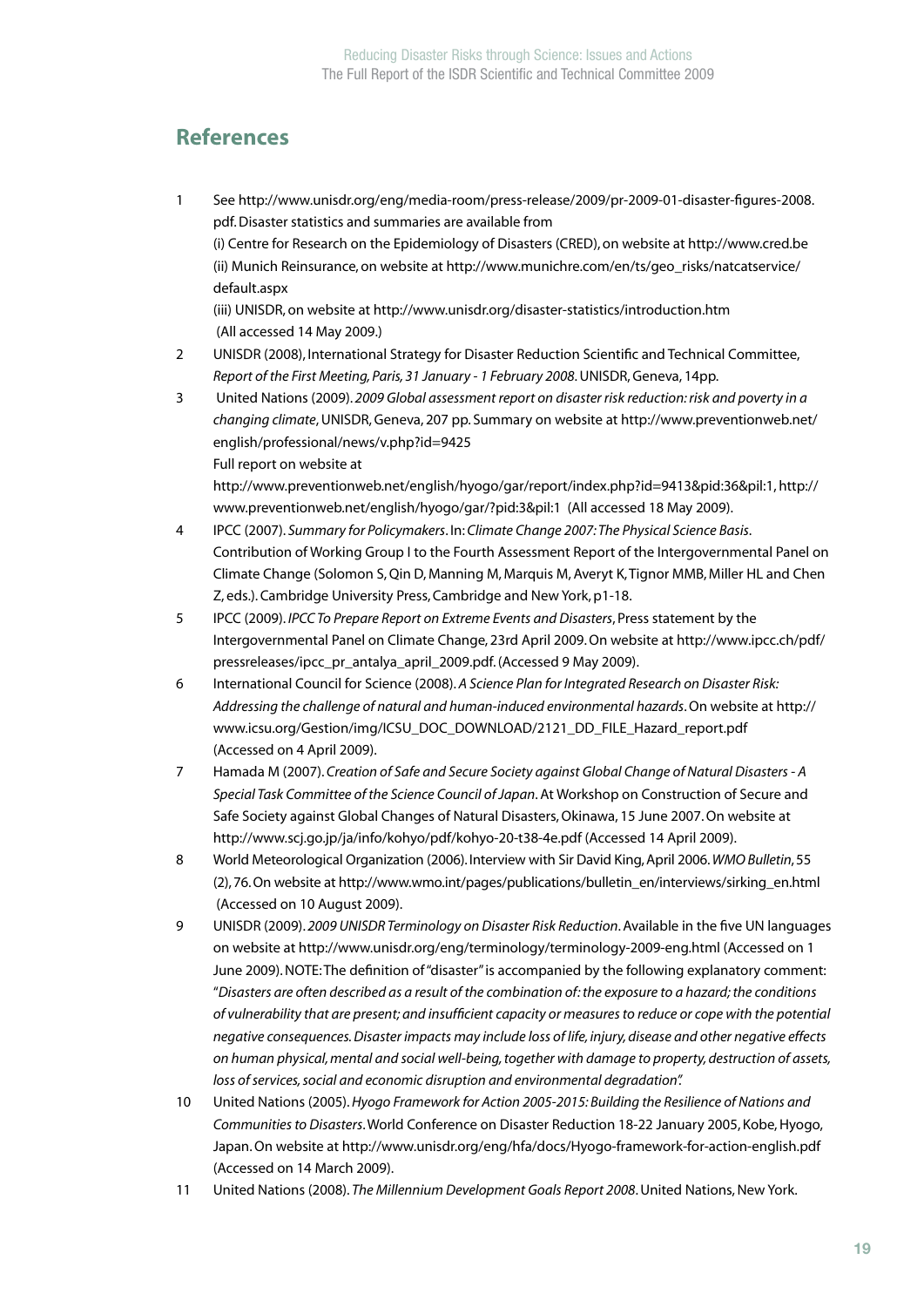On website at http://www.un.org/millenniumgoals/pdf/The%20Millennium%20Development%20 Goals%20Report%202008.pdf (Accessed on 30 March 2009).

- 12 Berke PR, Kartez JD and Wenger DE (1993). Recovery After a Disaster: Achieving Sustainable Development, Mitigation and Equity, *Disasters*, 17 (2): 93-109.
- 13 Prater CS and Lindell MK (2000). Politics of Hazard Mitigation. *Natural Hazards Review*, 1(2): 73-82.
- 14 ISDR-IATF (2001). *Establishment of an Advisory Scientific and Technical Group for the ISDR*. ISDR Inter-Agency Task Force on Disaster Reduction, Third Meeting, Geneva, 3-4 May 2001. On website at http://www.unisdr.org/eng/task%20force/tf-meetigns/3rd%20TF%20mtg/TF-3\_focus\_paper\_ Advisory\_Group.doc (Accessed 13 April 2009).
- 15 United Kingdom Government (2005). *The Role of Science in Physical Natural Hazard Assessment*, Report to the UK Government by the Natural Hazard Working Group Report, June 2005. On website at http:// www.berr.gov.uk/files/file8511.pdf (Accessed 1 January 2009).
- 16 WHO (2008). *Global Assessment of National Health Sector Emergency Preparedness and Response*. World Health Organization, Geneva, 76pp. On website at. http://www.who.int/hac/about/Global\_survey\_ inside.pdf (Accessed on 12 February 2009).
- 17 United Nations (2008). *World Urbanization Prospects The 2007 Revision*. UN Department of Economic and Social Affairs, Population Division, New York. On website at http://www.un.org/esa/population/ publications/wup2007/2007WUP\_Highlights\_web.pdf (Accessed on 9 March 2009).
- 18 Mutter JC (2005). The Earth Sciences, Human Well-Being, and the Reduction of Global Poverty, *EOS*, 86, 16, 157, 164-165.
- 19 UNISDR (2009). *CRED disaster figures: Deaths and economic losses jump in 2008*. Press Release, 22 January 2009, International Strategy for Disaster Reduction Secretariat. On website at http://www. unisdr.org/eng/media-room/press-release/2009/pr-2009-01-disaster-figures-2008.pdf Accessed on 10 August 2009).
- 20 IPCC (2007). *Summary for Policymakers*. In: Climate Change 2007: Impacts, Adaptation and Vulnerability. Contribution of Working Group II to the Fourth Assessment Report of the Intergovernmental Panel on Climate Change (Parry ML, Canziani OF, Palutikof JP, van der Linden PJ and Hanson CE, eds.), Cambridge University Press, Cambridge and New York, p7-22.
- 21 Smith G and Wenger D (2006). *Sustainable Disaster Recovery: Operationalizing an Existing Agenda.* In Handbook of Disaster Research, Rodriguez H, Quarantelli E and Dynes R (eds.) Springer, p234-258.
- 22 International Council for Science (2008). *Science Plan on Hazards and Disasters: Earthquakes, Floods and Landslides*, Report of ICSU ROAP Planning Group on Natural and Human Induced Environmental Hazards and Disasters. On website at http://www.icsu-asia-pacific.org/resourcecentre\_hazard.htm (Accessed on 14 March 2009).
- 23 Webley PW, Wooster MJ, Strauch W, Saballos JA, Dill K, Stephenson P, Stephenson J, Escobar Wolf R, and Matias O (2008). Experiences from near-real-time satellite-based volcano monitoring in Central America: case studies at Fuego, Guatemala. *International Journal of Remote Sensing*, 29, 22, 6621 – 6646, doi: 10.1080/01431160802168301. On website at http://www.kcl.ac.uk/content/1/c4/97/47/ WebelyWoosteretalCentralAmericanVolcanoes.pdf (Accessed on 14 March 2009).
- 24 Irikura K (2007*). SCA Joint Project Workshop 'Natural Disasters: Forecast, Prediction, and Hazard Assessments of Earthquakes'* . The 7th Science Council of Asia Conference, June 14-16, 2007, Okinawa. On website at http://www.scj.go.jp/en/sca/pdf/7th\_irikura.pdf (Accessed 3 March 2009).
- 25 United Nations (2004). *Guidelines for Reducing Flood Losses*. Pilon PJ (ed.), UNDESA, UNISDR, and NOAA (USA), 83pp. On website at http://www.un.org/esa/sustdev/publications/flood\_guidelines.pdf (Accessed 15 May 2009).
- 26 Government of India. Ministry of Environment and Forests (Department of Environment, Forests and Wildlife) Notification Under Section 3(1) And Section 3(2)(V) Of The Environment (Protection) Act, 1986 And Rule 5(3)(D) of the Environment (Protection) Rules, 1986 declaring coastal stretches as coastal regulation zone (CRZ) and regulating activities in the CRZ. New Delhi, the 19<sup>th</sup> February,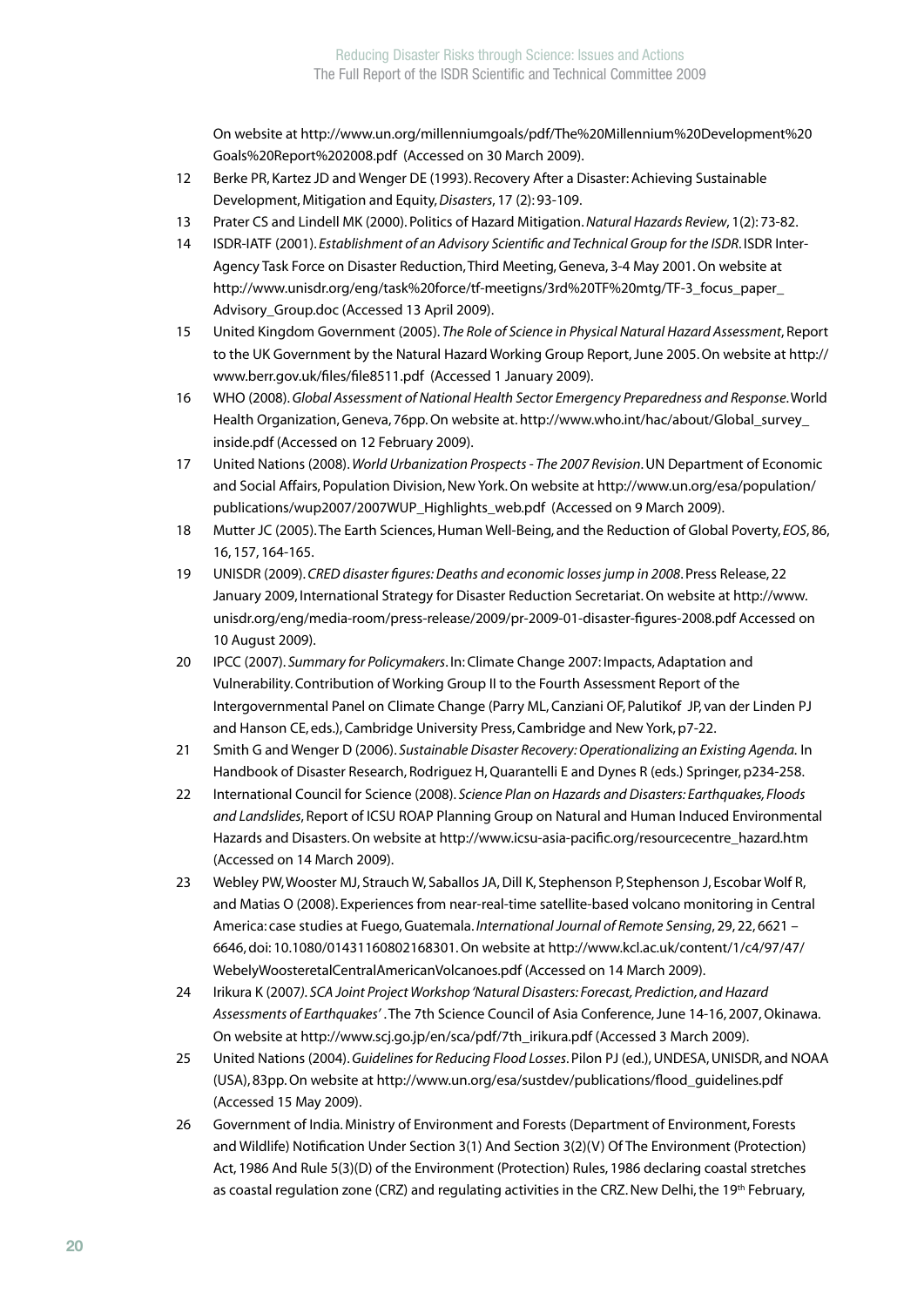1991 (as amended up to 3rd October 2001). On website at http://envfor.nic.in/legis/crz/crznew.html (Accessed on 1 April 2009).

- 27 Wadge G and Isaacs MC (1987). *Volcanic hazards from Soufriere Hills Volcano, Montserrat, West Indies*. A report to the Government of Montserrat and the Pan Caribbean Disaster Preparedness and Prevention Project. University of Reading, UK.
- 28 Pottier N, Penning-Rowsell E, Tunstall S and Hubert G (2005). Land use and flood protection: contrasting approaches and outcomes in France and in England and Wales. *Applied Geography*, vol. 25, issue 1, p1-27.
- 29 Pitt M (2008). *Learning lessons from the 2007 floods. (The Pitt Review).* On website at http://archive. cabinetoffice.gov.uk/pittreview/\_/media/assets/www.cabinetoffice.gov.uk/flooding\_review/pitt\_ review\_full%20pdf.pdf (Accessed on 3 January 2009)
- 30 Wisner B, Blaikie P, Cannon T and Davis I (2004). *At Risk: natural hazards, people´s vulnerability and disasters*. Second edition. Routledge, London.
- 31 Cardona OD (2001). *La necesidad de repensar de manera holística los conceptos de vulnerabilidad y riesgo. Una crítica y una revisión necesaria para su gestión*. On website at http://www.desenredando. org/public/articulos/2001/repvuln/index.html (Accessed 20 May 2009).
- 32 McBean GA (2006). *The Intersection of Policies on Disaster Management, Climate Change and International Development.* 13 February 2006, Institute for Catastrophic Loss Reduction, The University of Western Ontario, London, Ontario, Canada.
- 33 Handmer JA (2003). *Adaptive capacity: what does it mean in the context of natural hazards?* In Climate Change, Adaptive Capacity and Development, Smith JB, Klein RJT and Huq S (eds), Imperial College Press, London.
- 34 UNISDR (2008). *Climate Change and Disaster Reduction*, Briefing Note 1, UN International Strategy for Disaster Reduction Secretariat, Geneva. On website at http://www.unisdr.org/eng/risk-reduction/ climate-change/docs/Climate-Change-DRR.pdf (Accessed 9 May 2009).
- 35 UNFCCC (2008). *Decision -/CP.13 Bali Action Plan, advance unedited version*, United Nations Framework Convention on Climate Change (UNFCCC) Secretariat, Bonn. On website at http://unfccc.int/files/ meetings/cop\_13/application/pdf/cp\_bali\_action.pdf (Accessed 12 March 2009).
- 36 IPCC (2009). *Scoping Paper IPCC Special Report on Managing the Risks of Extreme Events and Disasters to Advance Climate Change Adaptation*, 23rd April 2009, Intergovernmental Panel on Climate Change. On website at http://www.ipcc.ch/pdf/press-releases/ipcc\_pr\_antalya\_april\_2009.pdf (Accessed 9 May 2009).
- 37 Stern N (2006). *Review on the Economics of Climate Change*, United Kingdom Government. On website at http://www.hm-treasury.gov.uk/sternreview\_index.htm (Accessed 2 January 2009).
- 38 Masten AS and Obradovic J (2007). Disaster preparation and recovery: lessons from research on resilience in human development. *Ecology and Society*, 13(1): 9. On website at http://www. ecologyandsocietyorg/vol13/iss1/art9/ (Accessed on 14 March 2009).
- 39 Lindell M and Perry R (2004). *Communicating Environmental Risk in Multiethnic Communities*. Sage Publications, Thousand Oaks, California, USA.
- 40 Yamamura E (2008). *Learning Effect and Social Capital: A Case Study of Natural Disaster from Japan*. In Munich Personal RePEc Archive. On website at http://mpra.ub.uni-muenchen.de/10249/1/MPRA\_ paper\_10249.pdf (Accessed 14 March 2009).
- 41 Glantz MH (2004). *Usable Science 8: Early Warning Systems: Do's and Don'ts*. Report of the Workshop held 20-23 October 2003 in Shanghai, China. National Center for Atmospheric Research, Boulder, Colorado. On website at. http://www.ccb.ucar.edu/wkshp/warning/report.html (Accessed 15 March 2009)
- 42 Basher R (2006). Global early warning systems for natural hazards systematic and peoplecentered. Royal Society Discussion Meeting on Extreme Natural Hazards, London, 26-27 October 2005, *Phil. Trans. R. Soc. A*. 364, 2167-2182. On website at http://rsta.royalsocietypublishing.org/ content/364/1845/2167.full.pdf+html (accessed 15 March 2009)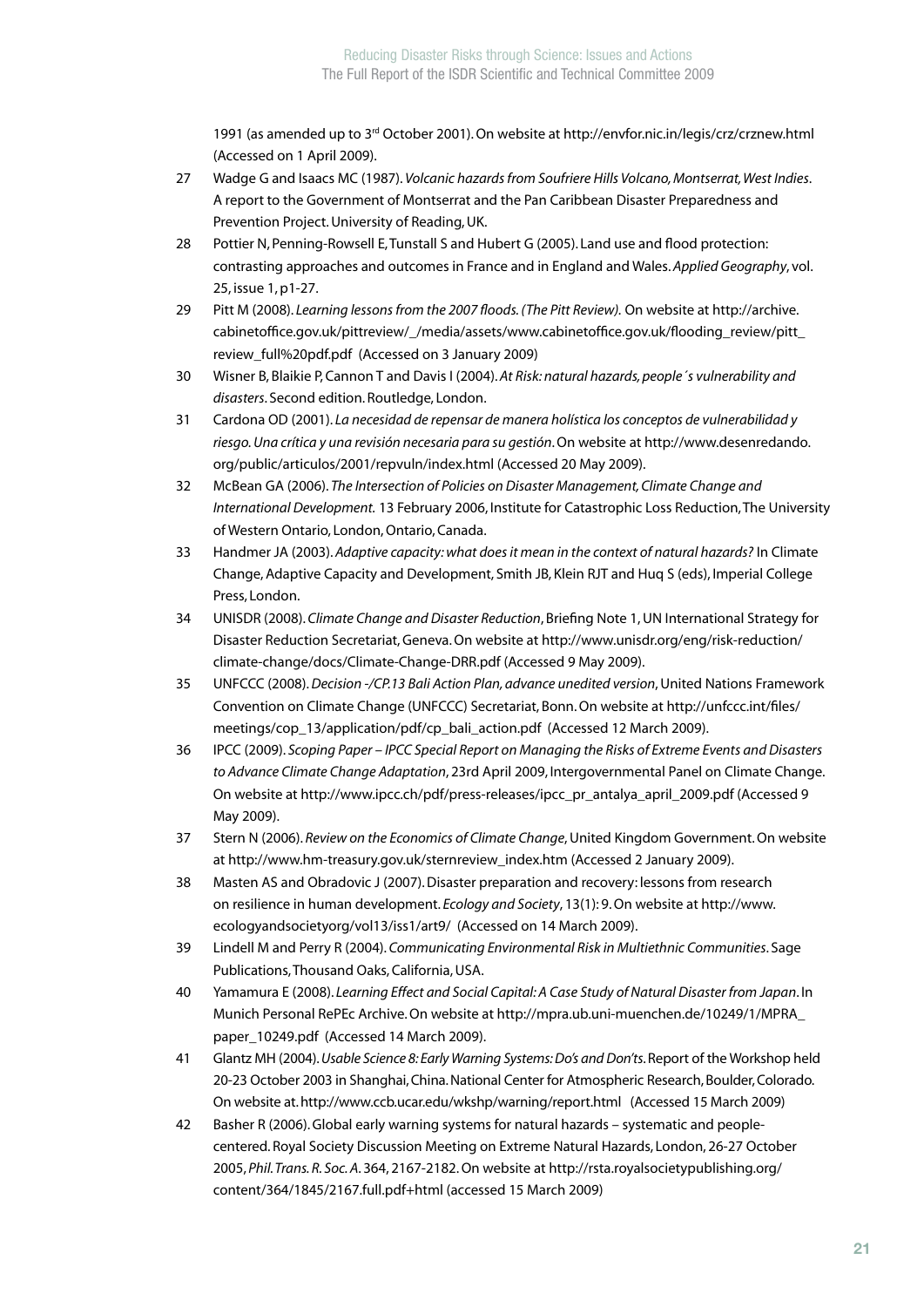- 43 United Nations (2006). *Global Survey of Early Warning Systems, an assessment of capacities, gaps and opportunities towards building a comprehensive global early warning system for all natural hazards*. United Nations. 46pp. On website at www.unisdr.org/ppew/info-resources/ewc3/Global-Survey-of-Early-Warning -Systems.pdf (Assessed 9 May 2009).
- 44 Longstaff PH and Yang S (2008). Communication management and trust: their role in building resilience to "surprises" such as natural disasters, pandemic flu, and terrorism. *Ecology and Society*, 13(1). On website at http://www.ecologyandsociety.org/vol13/iss1/art3/ (Accessed 14 February 2009).
- 45 Sorensen J and Sorensen BV (2006). *Community Processes: Warning and Evacuation*. In Handbook of Disaster Research, Rodriguez H, Quarantelli E and Dynes R (eds.) Springer, pp. 183-200. On website at http://books.google.co.uk/books?id=zfslzTKY3\_YC&pg=PA183&lpg=PA183&dq=Community+P rocesses:+Warning+and+Evacuation.+In+Handbook+of+Disaster+Research,+sorensen&source= bl&ots=1sjkpSKMMr&sig=XqgEq6pQIDDzDME7WtyEgOJbv9M&hl=en&ei=nYVUSqzuBYmE-Qar-4yXDg&sa=X&oi=book\_result&ct=result&resnum=1 (Accessed 30 March 2009)
- 46 Jonge Deltacommissie, (2008). *Nerderland veilig, nu en later: Aan de slag! Ideeen van jonge professionals om al mee te beginnen.* Jonge Deltacommissie, September 2008. [Young Delta Commission: Safe Netherlands, now and later: let's get started! Ideas from young professionals as a starting point. Young Delta Commission, September 2008.] On website at www.jongedeltacommissie.nl (Accessed 18 March 2009)
- 47 National Research Council (2006). *Facing Hazards and Disasters: Understanding Human Dimensions*. National Academies Press, Washington, DC. On website at http://www.nap.edu/catalog.php?record\_ id=11671 (Accessed 30 March 2009).
- 48 Kirch W, Menne B and Bertollini R (2005). *Extreme weather events and public health response*. World Health Organisation Regional Office for Europe. Springer, ISBN 3-540-24417-4.
- 49 Herath H (2008). *Responding to major disasters a perspective from a developing country*. Oral presentation. Health Protection Agency, United Kingdom, 29 October 2008.
- 50 Government of Québec (1999). *Etudes sectorielles du rapport de la Commission scientifique et technique chargée d'analyser les évènements relatifs a la tempête de verglas survenue du 5 au 9 janvier 1998.* Volume 2 : Les impacts sociaux, économiques et environnementaux. (Sectoral studies from the scientific and technical commission in charge of analysing the effects of the January 5-9th 1998 Ice Storm, Volume 2: Social, economic and environmental impacts). Les publications du Quebec, Sainte-Foy, 1999.
- 51 Noji E (1997). *The public health consequences of disasters*. Oxford University Press, USA. On website at http://books.google.co.uk/books?id=J3N7\_Ed8-wYC&dq=Noji+E.+(1997).+The+public+health+co nsequences+of+disasters.+Oxford+University+Press,+USA,+1997.&printsec=frontcover&source=b n&hl=en&ei=8aJUSqHcCp-5jAfZjvWYCQ&sa=X&oi=book\_result&ct=result&resnum=4 (Accessed 30 March 2009).
- 52 Bennet G (1970). Bristol floods 1968. Controlled survey of the effects on human health of local community disaster, *British Medical Journal,* August 22*,* pp.454-8. On website at http://www.bmj.com/ cgi/reprint/3/5720/454?maxtoshow=&HITS=10&hits=10&RESULTFORMAT=1&author1=Bennet&titl e=Bristol&andorexacttitle=and&andorexacttitleabs=and&andorexactfulltext=and&searchid=1&FIR STINDEX=0&sortspec=date&fdate=1/1/1969&tdate=7/31/1973&resourcetype=HWCIT (Accessed 19 March 2009).
- 53 Ahern M, Kovats RS, Wilkinson P, Few R and Matthies F (2005). Global Health Impacts of Floods: Epidemiologic Evidence. *Epidemiologic Reviews*, 2005, 27(1): 36-46; doi:10.1093/epirev/mxi004 on website at http://epirev.oxfordjournals.org/cgi/reprint/27/1/36 (Accessed 15 March 2009).
- 54 Shultz JM, Russell J and Espinel Z (2005). Epidemiology of Tropical Cyclones: The Dynamics of Disaster, Disease, and Development. *Epidemiologic Reviews*, 2005, 27(1): 21-35; doi:10.1093/epirev/mxi011 On website at http://epirev.oxfordjournals.org/cgi/reprint/27/1/21 (Accessed 15 February 2009).
- 55 Curtis et al. (2000). Changes in reports and incidence of child abuse following natural disasters. *Child Abuse & Neglect.* Vol. 24, Issue 9, September 2000, p1151-1162. On website at http://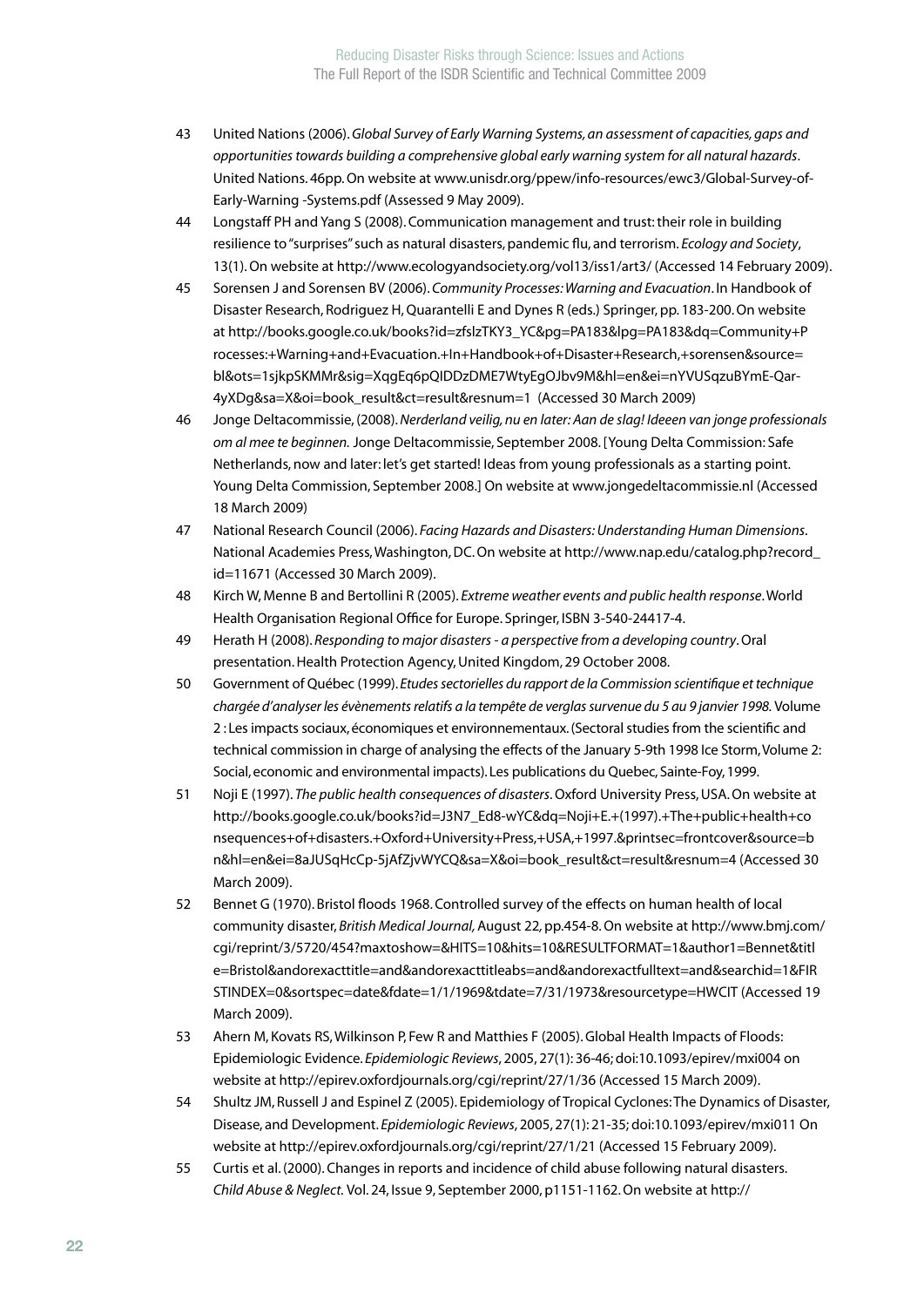www.sciencedirect.com/science?\_ob=ArticleURL&\_udi=B6V7N-40YYFSB-4&\_user=855288& rdoc=1&\_fmt=&\_orig=search&\_sort=d&\_docanchor=&view=c&\_searchStrId=951573396&\_ rerunOrigin=google&\_acct=C000046143&\_version=1&\_urlVersion=0&\_userid=855288&md5=69335 9d1df1dbe69968eaa0ec0201623 (Accessed 14 February 2009).

- 56 Page LA, Hajat S and Kovats RS (2007). Relationship between daily suicide counts and temperature in England and Wales. *British Journal of Psychiatry*, 2007, 191: 106-112. doi: 10.1192/bjp.bp.106.031948. On website at http://bjp.rcpsych.org/cgi/reprint/191/2/106 (Accessed 13 February 2009).
- 57 Stein A, Ravelli A and Lumey L (1995). Famine, third-trimester pregnancy weight gain, and intrauterine growth: the Dutch famine birth cohort study. *Human Biology*. February 1995, Vol. 67, Issue. 1; p135
- 58 Ravelli ACJ, van der Meulen JHP, Michels RPJ and Osmond C; et al. (1998). Glucose tolerance in adults after prenatal exposure to famine. *The Lancet*, January 17, 1998; Vol. 351, Issue 9097, p173-177. On website at http://www.thelancet.com/journals/lancet/article/PIIS0140-6736(97)07244-9/fulltext (Accessed 19 March 2009).
- 59 Villagrán de León JC (2008). *GIRO: The Integral Risk Management Framework, An Overview*. UNU-EHS Working Paper No. 6/2008, United Nations University Institute for Environment and Human Security, Bonn. On website at http://www.ehs.unu.edu/file.php?id=483 (Accessed 19 March 2009).
- 60 World Bank (2003). *Building Safer Cities: The Future of Disaster Risk*. Eds. Kreimer A, Arnold M, and Carlin A. Disaster Risk Management Series, 2003. The International Bank for Reconstruction and Development / The World Bank. ISBN 0-8213-5497-3. On website at http://www.unisdr.org/eng/ library/Literature/7759.pdf (Accessed on 4 April 2009).
- 61 Hamada M (2007). *Development of Safe Infrastructures against Global Changes of Natural Disasters.* At Workshop on Construction of Secure and Safe Society against Global Changes of Natural Disasters, Okinawa, 15 June 2007. On website at http://www.pwri.go.jp/eng/ujnr/joint/39/paper/31hamada.pdf (Accessed 12 February 2009).
- 62 GEO (2009). *GEO 2009-2011 Work Plan, 13 January 2009*. Group on Earth Observations, Geneva. On website at http://www.earthobservations.org/documents/work%20plan/geo\_wp0911\_rev1\_090113. pdf (Accessed on 1 April 2009).
- 63 Rehbach J and Hinsberger I (2008). *Prospective Risk Management: A Review of German Legislation Targeting Integral Flood Management*. UNU-EHS Working Paper Number 7/2008. United Nations University Institute for Environment and Human Security, Bonn. On website at http://www.ehs.unu. edu/file.php?id=487 (Accessed 19 March 2009).
- 64 GRF Davos (2009). *100 Ideas for Action to support the Hyogo Framework for Action 2005-2015*. Global Risk Forum, Davos, Switzerland. 32 p. On website at http://www.grforum.org/pages\_new.php/100- Ideas-for-Action/552/1/388/ (Accessed 1 June 2009).
- 65 IRG (2008). Integrated Risk Governance Project. A part of the International Human Dimensions Programme on Global Environmental Change (IHDP). On website at http://www.irg-project.org/ and at http://www.ihdp.unu.edu/category/41 (Accessed on 14 May 2009).
- 66 START (2009). The global change SysTem for Analysis, Research and Training. Co-sponsored by the World Climate Research Programme (WCRP), the International Geosphere-Biosphere Programme (IGBP), and the International Human Dimensions Programme on Global Environmental Change (IHDP). On website at http://www.start.org/index.html (Accessed on 1 April 2009).